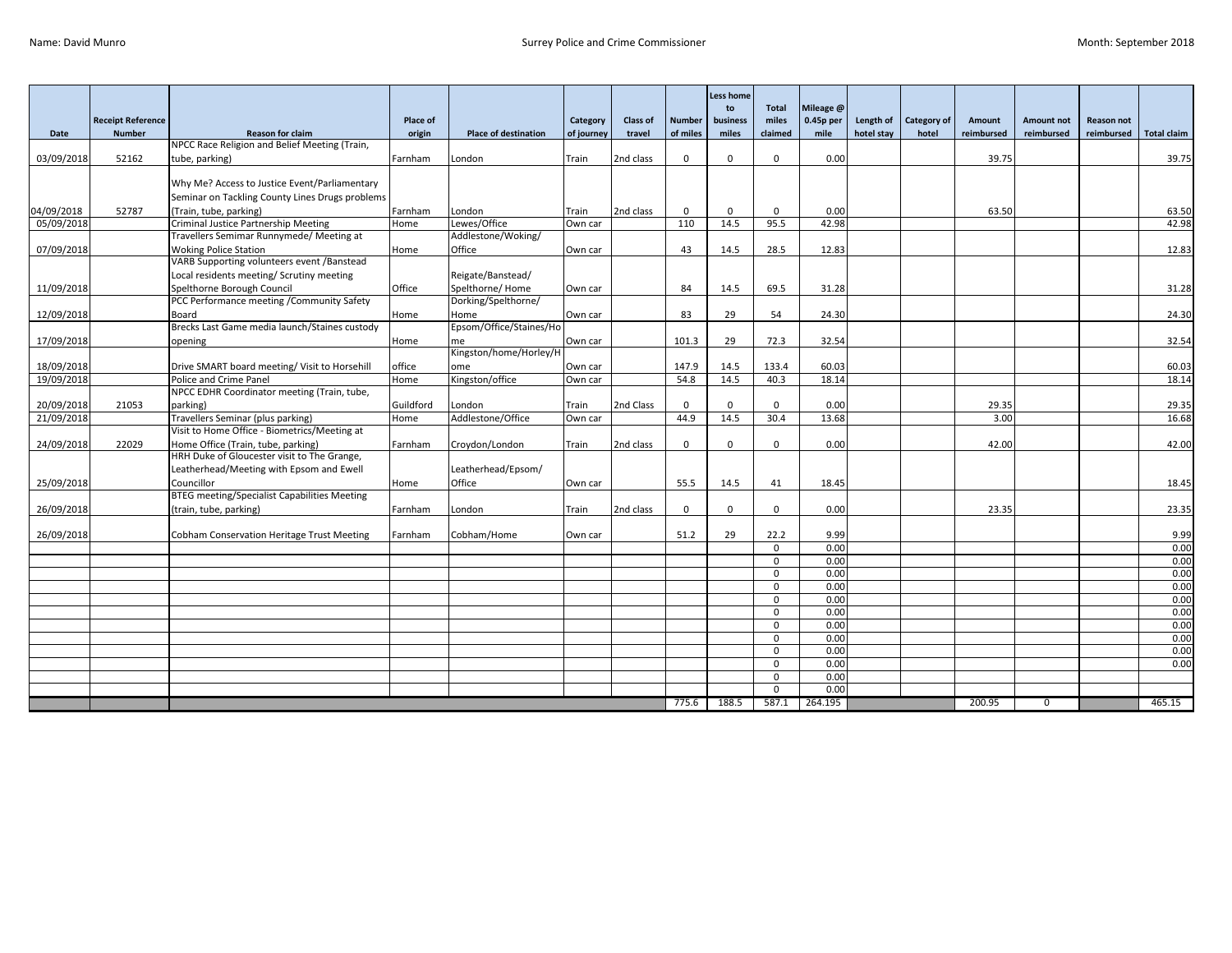|            |                          |                                                             |                    |                             |                        |                 |               | <b>Less home</b> |                       |                        |            |             |                      |                                 |                                 |                    |
|------------|--------------------------|-------------------------------------------------------------|--------------------|-----------------------------|------------------------|-----------------|---------------|------------------|-----------------------|------------------------|------------|-------------|----------------------|---------------------------------|---------------------------------|--------------------|
|            | <b>Receipt Reference</b> |                                                             |                    |                             |                        | <b>Class of</b> | <b>Number</b> | to<br>business   | <b>Total</b><br>miles | Mileage @<br>0.45p per | Length of  | Category of |                      |                                 |                                 |                    |
| Date       | <b>Number</b>            | <b>Reason for claim</b>                                     | Place of<br>origin | <b>Place of destination</b> | Category<br>of journey | travel          | of miles      | miles            | claimed               | mile                   | hotel stay | hotel       | Amount<br>reimbursed | <b>Amount not</b><br>reimbursed | <b>Reason not</b><br>reimbursed | <b>Total claim</b> |
| 03/10/2018 |                          | Health and Wellbeing Board                                  | Office             | Kingston/Home               | Own car                |                 | 58.2          | 14.5             | 43.7                  | 19.67                  |            |             |                      |                                 |                                 | 19.67              |
| 04/10/2018 |                          | Amber Foundation Open Day                                   | Office             | Ockley/Home                 | Own car                |                 | 42.8          | 14.5             | 28.3                  | 12.74                  |            |             |                      |                                 |                                 | 12.74              |
| 09/10/2018 |                          | Lord Lieutenant of Surrey Awards                            | Office             | Dorking/Home                | Own car                |                 | 44            | 14.5             | 29.5                  | 13.28                  |            |             |                      |                                 |                                 | 13.28              |
|            |                          | Surrey Civilian-Military Partnership Board/ICV              |                    | Reigate/Office/Woking/H     |                        |                 |               |                  |                       |                        |            |             |                      |                                 |                                 |                    |
| 11/10/2018 |                          | Thank You Event                                             | Office             | ome                         | Own car                |                 | 80            | 14.5             | 65.5                  | 29.48                  |            |             |                      |                                 |                                 | 29.48              |
|            |                          | PCC and C/Supt. Dave Miller - Catch Up                      |                    |                             |                        |                 |               |                  |                       |                        |            |             |                      |                                 |                                 |                    |
|            |                          | Meeting/East Surrey Partnership Follow Up                   |                    |                             |                        |                 |               |                  |                       |                        |            |             |                      |                                 |                                 |                    |
|            |                          | Meeting/Mytchett, Frimley Green and Deepcut                 |                    | Reigate/Office/Home/        |                        |                 |               |                  |                       |                        |            |             |                      |                                 |                                 |                    |
| 15/10/2018 |                          | Society                                                     | Home               | Frimley/Home                | Own car                |                 | 96.8          | 29               | 67.8                  | 30.51                  |            |             |                      |                                 |                                 | 30.51              |
| 16/10/2018 |                          | Meeting - Fiona Barton QC (Train, Taxi)                     | Office             | London                      | Train                  | 2nd Class       | $\Omega$      | $\mathbf{0}$     | $\Omega$              | 0.00                   |            |             | 31.80                |                                 |                                 | 31.80              |
|            |                          | A24 JAG Meeting/Best Bar None Awards (plus                  |                    | Dorking/Office/             |                        |                 |               |                  |                       |                        |            |             |                      |                                 |                                 |                    |
| 16/10/2018 |                          | parking)                                                    | Office             | Woking/Home                 | Own car                |                 | 55            | 14.5             | 40.5                  | 18.23                  |            |             | 2.00                 |                                 |                                 | 20.23              |
|            |                          |                                                             |                    |                             |                        |                 |               |                  |                       |                        |            |             |                      |                                 |                                 |                    |
|            |                          | APCC General Meeting/Race Disparity Audit                   |                    |                             |                        |                 |               |                  |                       |                        |            |             |                      |                                 |                                 |                    |
| 18/10/2018 |                          | Roundtable/Revolving Doors (Train and tube)                 | Home               | London/Ryton/London         | Train                  | 2nd Class       | $\mathbf 0$   | $\mathbf 0$      | $\mathbf{0}$          | 0.00                   |            |             | 42.00                |                                 |                                 | 42.00              |
|            |                          |                                                             |                    |                             |                        |                 |               |                  |                       |                        |            |             |                      |                                 |                                 |                    |
|            |                          | Safer Communities and Stop & Search/APCC                    |                    |                             |                        |                 |               |                  |                       |                        |            |             |                      |                                 |                                 |                    |
| 22/10/2018 |                          | Serious Violence Task and Finish Group (Train)              | Home               | London                      | Train                  | 2nd Class       | $\mathbf 0$   | $\Omega$         | $\Omega$              | 0.00                   |            |             | 41.00                |                                 |                                 | 41.00              |
| 22/10/2018 |                          | Esher CAB AGM                                               | Office             | Esher/Home                  | Own car                |                 | 42.8          | 14.5             | 28.3                  | 12.74                  |            |             |                      |                                 |                                 | 12.74              |
| 25/10/2018 |                          | AGM of the Coalition of Disabled People                     | Home               | Leatherhead/Office          | Own car                |                 | 48            | 14.5             | 33.5                  | 15.08                  |            |             |                      |                                 |                                 | 15.08              |
|            |                          |                                                             |                    |                             |                        |                 |               |                  |                       |                        |            |             |                      |                                 |                                 |                    |
| 30/10/2018 |                          | Police Public Bravery Awards (train, tube, parking) Farnham |                    | London                      | Train                  | 2nd Class       | $\mathbf 0$   | $\Omega$         | $\Omega$              | 0.00                   |            |             | 25.85                |                                 |                                 | 25.85              |
| 31/10/2018 |                          | APCC/NPCC Joint Summit                                      |                    | London                      | Train                  | 2nd Class       | $\Omega$      | $\Omega$         | $\Omega$              | 0.00                   |            |             | 16.40                |                                 |                                 | 16.40              |
|            |                          |                                                             |                    |                             |                        |                 |               |                  | $\Omega$              | 0.00                   |            |             |                      |                                 |                                 | 0.00               |
|            |                          |                                                             |                    |                             |                        |                 |               |                  | $\Omega$              | 0.00                   |            |             |                      |                                 |                                 | 0.00               |
|            |                          |                                                             |                    |                             |                        |                 |               |                  | $\Omega$              | 0.00                   |            |             |                      |                                 |                                 | 0.00               |
|            |                          |                                                             |                    |                             |                        |                 |               |                  | $\Omega$              | 0.00                   |            |             |                      |                                 |                                 | 0.00               |
|            |                          |                                                             |                    |                             |                        |                 |               |                  | $\Omega$              | 0.00                   |            |             |                      |                                 |                                 | 0.00               |
|            |                          |                                                             |                    |                             |                        |                 |               |                  | $\Omega$              | 0.00                   |            |             |                      |                                 |                                 | 0.00               |
|            |                          |                                                             |                    |                             |                        |                 |               |                  | $\Omega$              | 0.00                   |            |             |                      |                                 |                                 | 0.00               |
|            |                          |                                                             |                    |                             |                        |                 |               |                  | $\Omega$              | 0.00                   |            |             |                      |                                 |                                 | 0.00               |
|            |                          |                                                             |                    |                             |                        |                 |               |                  | $\Omega$<br>$\Omega$  | 0.00                   |            |             |                      |                                 |                                 | 0.00               |
|            |                          |                                                             |                    |                             |                        |                 |               |                  |                       | 0.00                   |            |             |                      |                                 |                                 | 0.00               |
|            |                          |                                                             |                    |                             |                        |                 |               |                  | $\Omega$              | 0.00                   |            |             |                      |                                 |                                 | 0.00<br>0.00       |
|            |                          |                                                             |                    |                             |                        |                 |               |                  | $\Omega$<br>$\Omega$  | 0.00<br>0.00           |            |             |                      |                                 |                                 |                    |
|            |                          |                                                             |                    |                             |                        |                 |               |                  | $\Omega$              | 0.00                   |            |             |                      |                                 |                                 |                    |
|            |                          |                                                             |                    |                             |                        |                 | 467.6         | 130.5            | 337.1                 | 151.695                |            |             | 159.05               | $\Omega$                        |                                 | 310.75             |
|            |                          |                                                             |                    |                             |                        |                 |               |                  |                       |                        |            |             |                      |                                 |                                 |                    |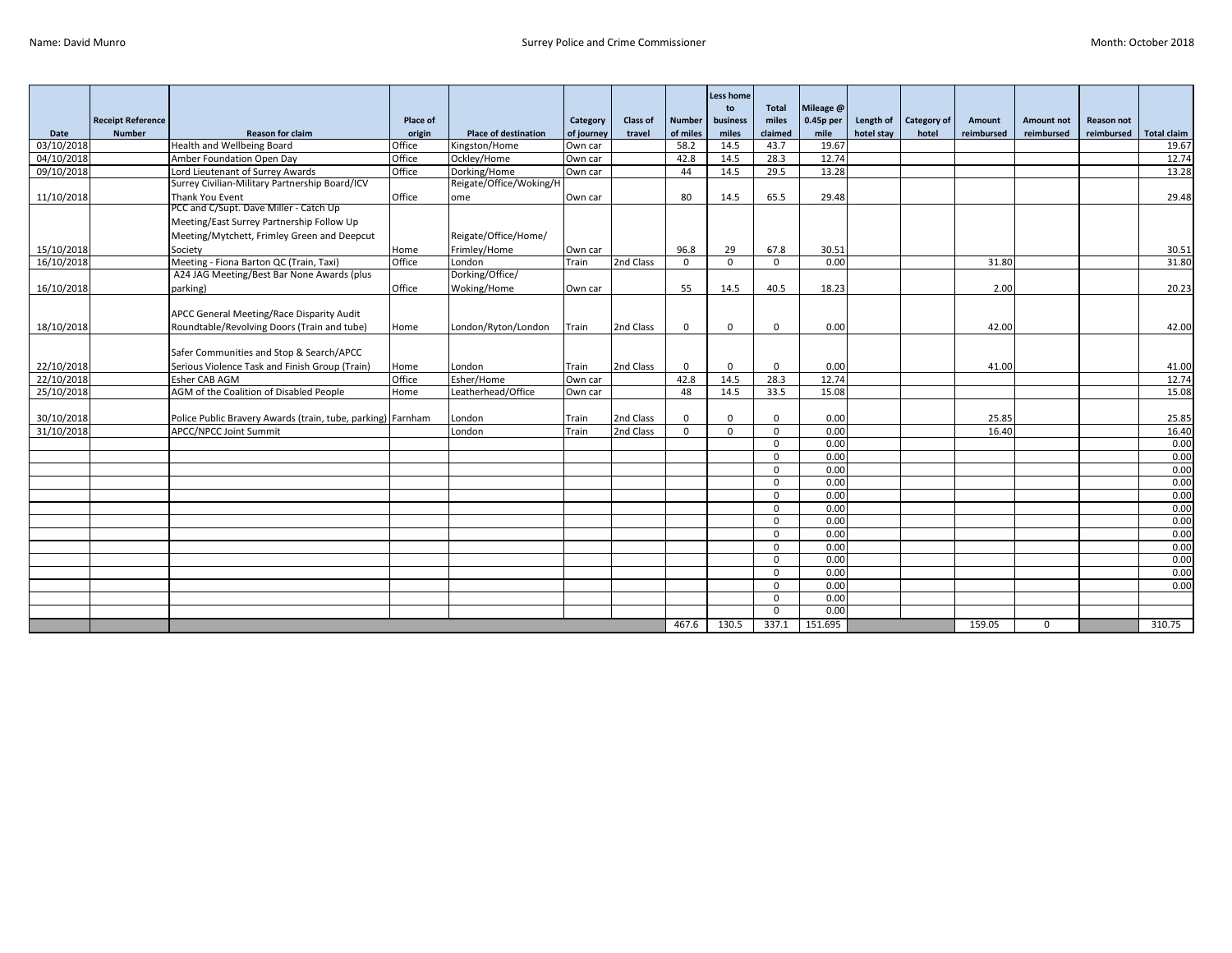|            |                                           |                                                                                        |                    |                               |                        |                    |                           | Less home         |                       |                   |                         |                      |                      |                                 |                                 |                    |
|------------|-------------------------------------------|----------------------------------------------------------------------------------------|--------------------|-------------------------------|------------------------|--------------------|---------------------------|-------------------|-----------------------|-------------------|-------------------------|----------------------|----------------------|---------------------------------|---------------------------------|--------------------|
|            |                                           |                                                                                        |                    |                               |                        |                    |                           | to                | <b>Total</b><br>miles | Mileage @         |                         |                      |                      |                                 |                                 |                    |
| Date       | <b>Receipt Reference</b><br><b>Number</b> | <b>Reason for claim</b>                                                                | Place of<br>origin | <b>Place of destination</b>   | Category<br>of journey | Class of<br>travel | <b>Number</b><br>of miles | business<br>miles | claimed               | 0.45p per<br>mile | Length of<br>hotel stay | Category of<br>hotel | Amount<br>reimbursed | <b>Amount not</b><br>reimbursed | <b>Reason not</b><br>reimbursed | <b>Total claim</b> |
| 01/11/2018 | 96405                                     | <b>BBC Surrey Radio Interview</b>                                                      | Guildford          | Farnham                       | Train                  | 2nd Class          | $\Omega$                  | $\Omega$          |                       | 0.00              |                         |                      | 4.50                 |                                 |                                 | 4.50               |
|            |                                           | Stop and Search Police and Public Consultation                                         |                    |                               |                        |                    |                           |                   |                       |                   |                         |                      |                      |                                 |                                 |                    |
| 02/11/2018 | 18438                                     | Forum                                                                                  | Guildford          | London                        | Train                  | 2nd Class          | $\mathbf 0$               | $\Omega$          | $\Omega$              | 0.00              |                         |                      | 34.00                |                                 |                                 | 34.00              |
| 03/11/2018 |                                           | Community Safety Event                                                                 | Home               | Guildford/Home                | Own car                |                    | 29                        | $\Omega$          | 29                    | 13.05             |                         |                      |                      |                                 |                                 | 13.05              |
|            |                                           | Roundtable on Serious Violence (train, tube,                                           |                    |                               |                        |                    |                           |                   |                       |                   |                         |                      |                      |                                 |                                 |                    |
| 05/11/2018 |                                           | parking)                                                                               | Guildford          | London                        | Train                  | 2nd Class          | $\Omega$                  | $\Omega$          | $\Omega$              | 0.00              |                         |                      | 22.50                |                                 |                                 | 22.50              |
| 05/11/2018 |                                           | Leatherhead Residents' Association Meeting                                             | Office             | Leatherhead/Home              | Own car                |                    | 43.6                      | 14.5              | 29.1                  | 13.10             |                         |                      |                      |                                 |                                 | 13.10              |
|            |                                           |                                                                                        |                    |                               |                        |                    |                           |                   |                       |                   |                         |                      |                      |                                 |                                 |                    |
|            |                                           | Surrey Police 10 Year Pin Roadshow/Tandridge                                           |                    | Reigate/Office/Tandridge      |                        |                    |                           |                   |                       |                   |                         |                      |                      |                                 |                                 |                    |
| 06/11/2018 |                                           | Overview and Scrutiny Committee                                                        | Home               | /Home                         | Own car                |                    | 141.2                     | 29                | 112.2                 | 50.49             |                         |                      |                      |                                 |                                 | 50.49              |
| 07/11/2018 | 67799                                     | Clinks 20th Birthday Celebration                                                       | Guildford          | London                        | Train                  | 2nd Class          | $\Omega$                  | $\Omega$          | $\Omega$              | 0.00              |                         |                      | 21.00                |                                 |                                 | 21.00              |
|            |                                           | NSPCC Speak Out Safer Assembly/Rural Crime Day                                         |                    | Godalming/Office/West         |                        |                    |                           |                   |                       |                   |                         |                      |                      |                                 |                                 |                    |
| 08/11/2018 |                                           | of Action Event                                                                        | Office             | End/Home                      | Own car                |                    | 41.1                      | 14.5              | 26.6                  | 11.97             |                         |                      |                      |                                 |                                 | 11.97              |
| 09/11/2018 |                                           | Meeting with Anne Milton Mp (parking)                                                  |                    | Guildford                     |                        |                    | $\Omega$                  | $\Omega$          | $\Omega$              | 0.00              |                         |                      | 3.20                 |                                 |                                 | 3.20               |
|            |                                           | GRT Forum/HRH Visit to Skillway/Surrey Heath                                           |                    | Esher/Godalming/Office/       |                        |                    |                           |                   |                       |                   |                         |                      |                      |                                 |                                 |                    |
| 13/11/2018 |                                           | <b>External Partnership Select Committee</b>                                           | Home               | Camberley/Home                | Own car                |                    | 87.1                      | 29                | 58.1                  | 26.15             |                         |                      |                      |                                 |                                 | 26.15              |
| 13/11/2018 |                                           | <b>GRT Forum (parking)</b>                                                             |                    | Esher                         |                        |                    | $\mathbf 0$               | $\mathbf{0}$      | $\mathbf{0}$          | 0.00              |                         |                      | 1.20                 |                                 |                                 | 1.20               |
|            |                                           |                                                                                        |                    |                               |                        |                    |                           |                   |                       |                   |                         |                      |                      |                                 |                                 |                    |
|            |                                           | Woking Community Safety Task Group/Surrey                                              |                    | Woking/Office/Kingston/       |                        |                    |                           |                   |                       |                   |                         |                      |                      |                                 |                                 |                    |
| 14/11/2018 |                                           | Youth Focus Autumn Networking Event                                                    | Home               | Home                          | Own car                |                    | 86.2                      | 29                | 57.2                  | 25.74             |                         |                      |                      |                                 |                                 | 25.74              |
| 14/11/2018 |                                           | <b>Woking Community Safety Task Group</b>                                              |                    | Woking                        |                        |                    | $\mathbf 0$               | $\mathbf 0$       | $\mathbf 0$           | 0.00              |                         |                      | 3.60                 |                                 |                                 | 3.60               |
| 15/11/2018 |                                           | Through The Gate Event, HMP Highdown                                                   | Home               | Sutton/Office                 | Own car                |                    | 72.9                      | 14.5              | 58.4                  | 26.28             |                         |                      |                      |                                 |                                 | 26.28              |
|            |                                           | Positive Action Team Recruitment Event/Radio                                           |                    |                               |                        |                    |                           |                   |                       |                   |                         |                      |                      |                                 |                                 |                    |
| 17/11/2018 |                                           | Susy Interview                                                                         | Home               | Kingston/Reigate/Home Own car |                        |                    | 91.7                      | $\Omega$          | 91.7                  | 41.27             |                         |                      |                      |                                 |                                 | 41.27              |
| 19/11/2018 |                                           | Informal Police and Crime Panel                                                        | Home               | Kingston/Home                 | Own car                |                    | 66.2                      | 29                | 37.2                  | 16.74             |                         |                      |                      |                                 |                                 | 16.74              |
| 19/11/2018 | 15807                                     | APPG on Dyslexia (train, tube, parking)                                                | Guildford          | London                        | Train                  | 2nd Class          | $\Omega$                  | $\Omega$          | $\Omega$              | 0.00              |                         |                      | 24.05                |                                 |                                 | 24.05              |
|            |                                           | Presentation to Haslemere and District Chamber                                         |                    |                               |                        |                    |                           |                   |                       |                   |                         |                      |                      |                                 |                                 |                    |
| 20/11/2018 |                                           | of Trade and Commerce                                                                  | Office             | Haslemere/Home                | Own car                |                    | 23.8                      | 14.5              | 9.3                   | 4.19              |                         |                      |                      |                                 |                                 | 4.19               |
|            |                                           | PCC Performance Meeting/Runnymede Junior                                               |                    |                               |                        |                    |                           |                   |                       |                   |                         |                      |                      |                                 |                                 |                    |
|            |                                           | Citizen/Overnight stay at College of Policing,                                         |                    | Dorking/Office/Thorpe/O       |                        |                    |                           |                   |                       |                   |                         |                      |                      |                                 |                                 |                    |
| 21/11/2018 |                                           | Ryton                                                                                  | Home               | ffice/Ryton                   | Own car                |                    | 188.1                     | 14.5              | 173.6                 | 78.12             |                         |                      |                      |                                 |                                 | 78.12              |
|            |                                           | APCC, NPCC and CoP conference re: Policing our                                         |                    |                               |                        |                    |                           |                   |                       |                   |                         |                      |                      |                                 |                                 |                    |
| 22/11/2018 |                                           | <b>Diverse Communities</b><br>NPCC Race Religion and Belief Meeting (train,            | Ryton              | Home                          | Own car                |                    | 120                       | 14.5              | 105.5                 | 47.48             |                         |                      |                      |                                 |                                 | 47.48              |
|            |                                           |                                                                                        |                    |                               |                        |                    |                           |                   |                       |                   |                         |                      |                      |                                 |                                 |                    |
| 26/11/2018 | 95913                                     | tube, parking)                                                                         | Guildford          | London                        | Train                  | 2nd Class          | $\Omega$                  | $\Omega$<br>14.5  | $\Omega$<br>17.4      | 0.00<br>7.83      |                         |                      | 24.45                |                                 |                                 | 24.45<br>7.83      |
| 26/11/2018 |                                           | <b>Surrey Police Diversity Event</b><br>APCC Forensics and Biometrics Briefing (train, | Guildford          | East Horsley/Home             | Own car                |                    | 31.9                      |                   |                       |                   |                         |                      |                      |                                 |                                 |                    |
|            |                                           |                                                                                        |                    |                               |                        |                    |                           |                   |                       |                   |                         |                      |                      |                                 |                                 |                    |
| 27/11/2018 | 83923                                     | tube, parking)                                                                         | Farnham            | London                        | Train                  | 2nd Class          | $\mathbf 0$               | $\mathbf{0}$      | $\mathbf 0$           | 0.00              |                         |                      | 44.90                |                                 |                                 | 44.90              |
| 28/11/2018 |                                           | Police and Crime Panel<br>Law Enforcement Facial Images Board (train,                  | Home               | Kingston/Office               | Own car                |                    | 46.6                      | 14.5              | 32.1                  | 14.45             |                         |                      |                      |                                 |                                 | 14.45              |
|            | 97013                                     |                                                                                        |                    |                               |                        |                    |                           | $\Omega$          | $\Omega$              |                   |                         |                      | 44.90                |                                 |                                 |                    |
| 29/11/2018 |                                           | tube, parking)                                                                         | Farnham            | London                        | Train                  | 2nd Class          | $\mathbf 0$               |                   | $\Omega$              | 0.00<br>0.00      |                         |                      |                      |                                 |                                 | 44.90              |
|            |                                           |                                                                                        |                    |                               |                        |                    |                           |                   | $\Omega$              | 0.00              |                         |                      |                      |                                 |                                 |                    |
|            |                                           |                                                                                        |                    |                               |                        |                    | 1069.4                    | 232               | 837.4                 | 376.83            |                         |                      | 228.3                | $\mathbf{0}$                    |                                 | 605.13             |
|            |                                           |                                                                                        |                    |                               |                        |                    |                           |                   |                       |                   |                         |                      |                      |                                 |                                 |                    |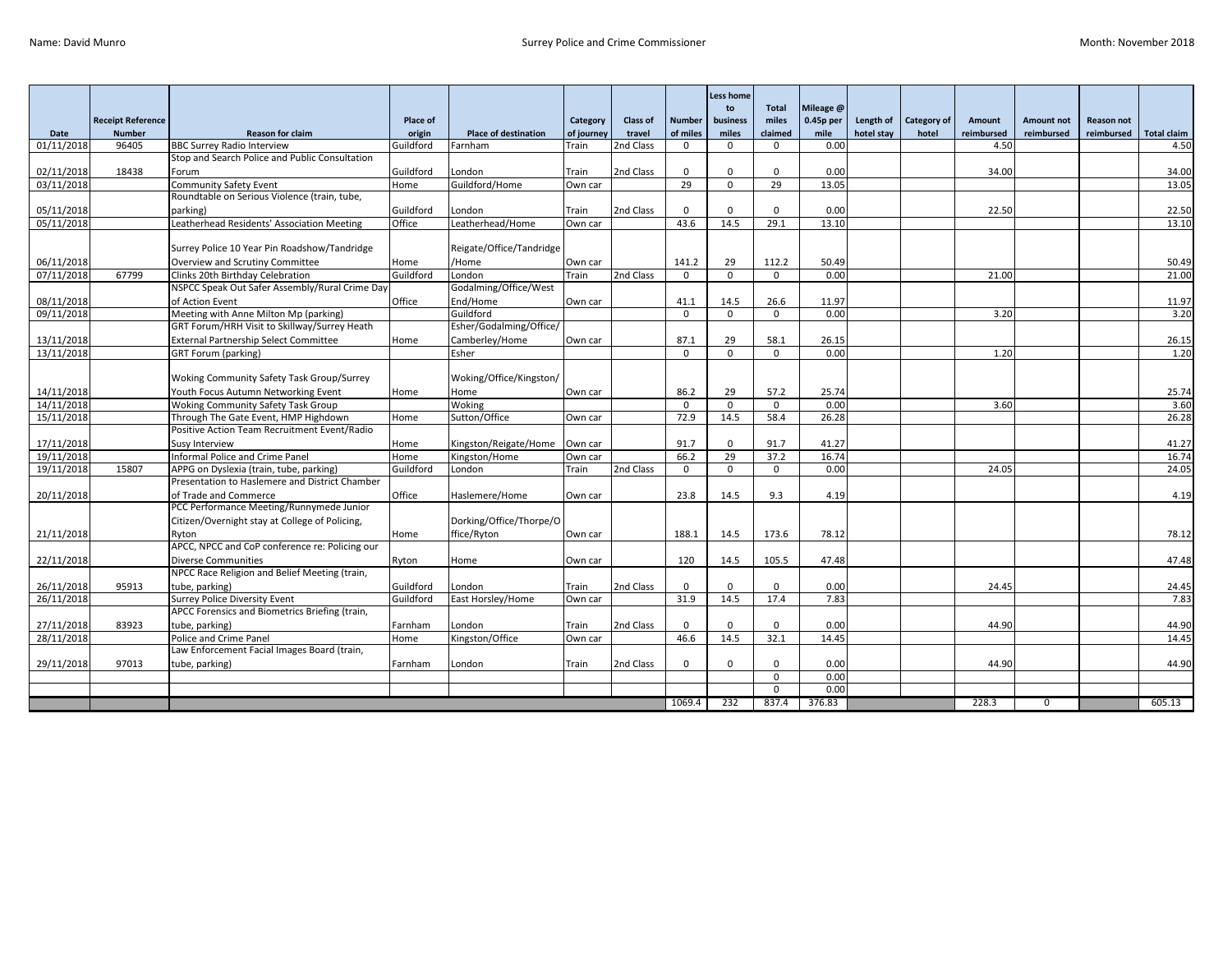|            |                          |                                                  |           |                             |            |                 |               | <b>Less home</b><br>to | <b>Total</b> | Mileage @   |                       |       |            |            |                   |                    |
|------------|--------------------------|--------------------------------------------------|-----------|-----------------------------|------------|-----------------|---------------|------------------------|--------------|-------------|-----------------------|-------|------------|------------|-------------------|--------------------|
|            | <b>Receipt Reference</b> |                                                  | Place of  |                             | Category   | <b>Class of</b> | <b>Number</b> | business               | miles        | $0.45p$ per | Length of Category of |       | Amount     | Amount not | <b>Reason not</b> |                    |
| Date       | <b>Number</b>            | <b>Reason for claim</b>                          | origin    | <b>Place of destination</b> | of journey | travel          | of miles      | miles                  | claimed      | mile        | hotel stay            | hotel | reimbursed | reimbursed | reimbursed        | <b>Total claim</b> |
|            |                          | Wellbeing, Race, Religion and Belief CPD day     |           |                             |            |                 |               |                        |              |             |                       |       |            |            |                   |                    |
| 05/12/2018 | 92327                    | (train, tube, taxi)                              | Guildford | Preston                     | Train      | 2nd class       | $\mathbf 0$   | $\Omega$               | $\Omega$     | 0.00        |                       |       | 17.25      |            |                   | 17.25              |
|            |                          | Wellbeing, Race, Religion and Belief CPD day     |           |                             |            |                 |               |                        |              |             |                       |       |            |            |                   |                    |
| 06/12/2018 |                          | (train, tube, taxi)                              | Preston   | Office                      | Train      | 2nd class       | $\mathbf{0}$  | $\Omega$               | $\Omega$     | 0.00        |                       |       | 29.25      |            |                   | 29.25              |
| 03/12/2018 |                          | GRT Meeting (Train, tube, parking)               | Guildford | London                      | Train      | 2nd Class       | $\Omega$      | $\Omega$               | $\Omega$     | 0.00        |                       |       | 21.50      |            |                   | 21.50              |
|            |                          |                                                  |           | Woking/Brooklands/          |            |                 |               |                        |              |             |                       |       |            |            |                   |                    |
| 03/12/2018 |                          | Surrey Sports Awards 2018                        | Home      | Home                        | Own car    |                 | 53            | 29                     | 24           | 10.80       |                       |       |            |            |                   | 10.80              |
|            |                          |                                                  |           | Addlestone/Office/          |            |                 |               |                        |              |             |                       |       |            |            |                   |                    |
| 04/12/2018 |                          | Runnymede CSP/Waverley CSP                       | Home      | Godalming/Home              | Own car    |                 | 50.3          | 29                     | 21.3         | 9.59        |                       |       |            |            |                   | 9.59               |
| 07/12/2018 |                          | Meeting with National Police Federation          | Home      | Leatherhead/Office          | Own car    |                 | 49.2          | 14.5                   | 34.7         | 15.62       |                       |       |            |            |                   | 15.62              |
| 10/12/2018 |                          | Molesey Residents' Association Meeting           | Office    | Molesey/Home                | Own car    |                 | 52            | 14.5                   | 37.5         | 16.88       |                       |       |            |            |                   | 16.88              |
|            |                          | Stephen Lawrence Day Advisory Group (bus, train, |           |                             |            |                 |               |                        |              |             |                       |       |            |            |                   |                    |
| 12/12/2018 | 77103                    | taxi)                                            | Surbiton  | London                      | Train      | 2nd class       | $\mathbf 0$   | $\mathbf 0$            | $\Omega$     | 0.00        |                       |       | 36.80      |            |                   | 36.80              |
| 12/12/2018 |                          | <b>Community Safety Board Meeting</b>            | Home      | Surbiton/Esher/Home         | Own car    |                 | 65.3          | 29                     | 36.3         | 16.34       |                       |       | 5.20       |            |                   | 21.54              |
| 17/12/2018 |                          | Visit to West Sussex Transit Site                | Home      | Chichester/Office           | Own car    |                 | 58.6          | 14.5                   | 44.1         | 19.85       |                       |       |            |            |                   | 19.85              |
| 18/12/2018 |                          | Visit to residents of Chipstead                  | Home      | Chipstead/Office            | Own car    |                 | 66.6          | 14.5                   | 52.1         | 23.45       |                       |       |            |            |                   | 23.45              |
| 19/12/2018 |                          | Elmbridge Community Safety Partnership           | Office    | Esher/Home                  | Own car    |                 | 47.6          | 14.5                   | 33.1         | 14.90       |                       |       |            |            |                   | 14.90              |
|            |                          |                                                  |           |                             |            |                 |               |                        | $\mathbf{0}$ | 0.00        |                       |       |            |            |                   | 0.00               |
|            |                          |                                                  |           |                             |            |                 |               |                        | $\Omega$     | 0.00        |                       |       |            |            |                   | 0.00               |
|            |                          |                                                  |           |                             |            |                 |               |                        | $\Omega$     | 0.00        |                       |       |            |            |                   | 0.00               |
|            |                          |                                                  |           |                             |            |                 |               |                        | $\Omega$     | 0.00        |                       |       |            |            |                   | 0.00               |
|            |                          |                                                  |           |                             |            |                 |               |                        | $\Omega$     | 0.00        |                       |       |            |            |                   | 0.00               |
|            |                          |                                                  |           |                             |            |                 |               |                        | $\Omega$     | 0.00        |                       |       |            |            |                   | 0.00               |
|            |                          |                                                  |           |                             |            |                 |               |                        | $\Omega$     | 0.00        |                       |       |            |            |                   | 0.00               |
|            |                          |                                                  |           |                             |            |                 |               |                        | $\Omega$     | 0.00        |                       |       |            |            |                   | 0.00               |
|            |                          |                                                  |           |                             |            |                 |               |                        | $\Omega$     | 0.00        |                       |       |            |            |                   | 0.00               |
|            |                          |                                                  |           |                             |            |                 |               |                        | $\Omega$     | 0.00        |                       |       |            |            |                   | 0.00               |
|            |                          |                                                  |           |                             |            |                 |               |                        | $\mathbf{0}$ | 0.00        |                       |       |            |            |                   | 0.00               |
|            |                          |                                                  |           |                             |            |                 |               |                        | $\Omega$     | 0.00        |                       |       |            |            |                   | 0.00               |
|            |                          |                                                  |           |                             |            |                 |               |                        | $\Omega$     | 0.00        |                       |       |            |            |                   | 0.00               |
|            |                          |                                                  |           |                             |            |                 |               |                        | $\Omega$     | 0.00        |                       |       |            |            |                   |                    |
|            |                          |                                                  |           |                             |            |                 |               |                        | $\Omega$     | 0.00        |                       |       |            |            |                   |                    |
|            |                          |                                                  |           |                             |            |                 | 442.6         | 159.5                  | 283.1        | 127.395     |                       |       | 110        | $\Omega$   |                   | 237.4              |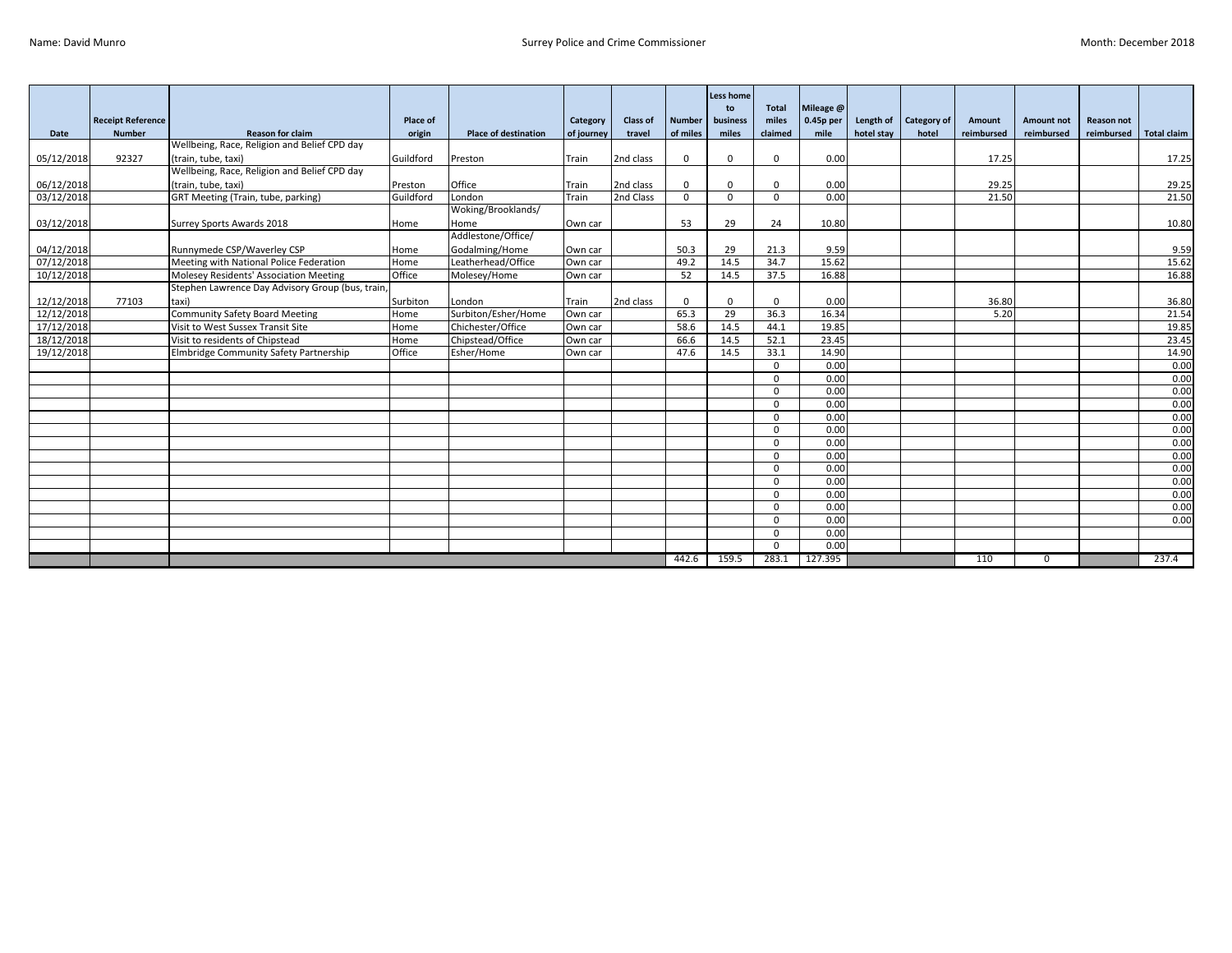|            |                                           |                                                                            |           |                                 |                        |                 |                           | Less home         |                         |                   |            |                             |            |                          |                                 |                |
|------------|-------------------------------------------|----------------------------------------------------------------------------|-----------|---------------------------------|------------------------|-----------------|---------------------------|-------------------|-------------------------|-------------------|------------|-----------------------------|------------|--------------------------|---------------------------------|----------------|
|            |                                           |                                                                            | Place of  |                                 |                        | <b>Class of</b> |                           | to                | Total<br>miles          | Mileage @         | Length of  |                             | Amount     |                          |                                 |                |
| Date       | <b>Receipt Reference</b><br><b>Number</b> | <b>Reason for claim</b>                                                    | origin    | <b>Place of destination</b>     | Category<br>of journey | travel          | <b>Number</b><br>of miles | business<br>miles | claimed                 | 0.45p per<br>mile | hotel stay | <b>Category of</b><br>hotel | reimbursed | Amount not<br>reimbursed | <b>Reason not</b><br>reimbursed | Total claim    |
| 08/01/2018 |                                           | Race Portfolio Meeting (train and parking)                                 |           | London                          | Train                  | 2nd class       |                           |                   | $\Omega$                | 0.00              |            |                             | 20.40      |                          |                                 | 20.40          |
|            |                                           |                                                                            |           |                                 |                        |                 |                           |                   |                         |                   |            |                             |            |                          |                                 |                |
| 09/01/2018 |                                           | Meeting with CEX of Spelthorne Borough Council Office                      |           | Staines/Home                    | Own car                |                 | 52.9                      | 14.5              | 38.4                    | 17.28             |            |                             |            |                          |                                 | 17.28          |
|            |                                           |                                                                            |           |                                 |                        |                 |                           |                   |                         |                   |            |                             |            |                          |                                 |                |
|            |                                           | Conference - Double Disadvantage - Tackling                                |           |                                 |                        |                 |                           |                   |                         |                   |            |                             |            |                          |                                 |                |
|            |                                           | Discrimination and Improving Mental Health in                              |           |                                 |                        |                 |                           |                   |                         |                   |            |                             |            |                          |                                 |                |
| 11/01/2018 | 110118                                    | <b>BAME Women in Criminal Justice System</b>                               |           | London                          | Train                  | 2nd class       |                           |                   | $\Omega$                | 0.00              |            |                             | 27.25      |                          |                                 | 27.25          |
| 16/01/2018 |                                           | Visit to Reigate CCTV Control Room                                         | Home      | Reigate/Office/Home             | Own car                |                 | 73.2                      | 29                | 44.2                    | 19.89             |            |                             |            |                          |                                 | 19.89          |
|            |                                           | Filming One Stop Shop Interview at Guildford                               |           |                                 |                        |                 |                           |                   |                         |                   |            |                             |            |                          |                                 |                |
| 17/01/2018 |                                           | Probation (Parking)                                                        |           |                                 |                        |                 |                           |                   |                         |                   |            |                             | 2.40       |                          |                                 | 2.40           |
|            |                                           | Visit to Priory School - Surrey Youth Focus/Reigate                        |           |                                 |                        |                 |                           |                   |                         |                   |            |                             |            |                          |                                 |                |
|            |                                           | and Banstead Overview of Community Safety                                  |           | Dorking/Office/Reigate/H        |                        |                 |                           |                   |                         |                   |            |                             |            |                          |                                 |                |
| 18/01/2018 |                                           | Meeting                                                                    | Home      | ome                             | Own car                |                 | 102.2                     | 29                | 73.2                    | 32.94             |            |                             |            |                          |                                 | 32.94          |
|            |                                           | <b>APCC Workforce Representation Conference</b>                            |           |                                 |                        |                 |                           |                   |                         |                   |            |                             |            |                          |                                 |                |
| 19/01/2018 | 190118                                    | Planning Meeting (Parking, Train, Tube)                                    |           | London                          | Train                  | 2nd class       |                           |                   | $\mathbf 0$             | 0.00              |            |                             | 39.75      |                          |                                 | 39.75          |
| 19/01/2018 |                                           | Visit with Home Secretary (parking)                                        | Home      | Esher/Office<br>Kingston/Office | Own car                |                 | 43.3                      | 14.5              | 28.8                    | 12.96<br>17.96    |            |                             | 2.50       |                          |                                 | 15.46<br>17.96 |
| 22/01/2018 |                                           | Drive Smart Meeting with SCC<br>Holocaust Memorial Day Event/Neighbourhood | Home      | Weybridge/Office/               | Own car                |                 | 54.4                      | 14.5              | 39.9                    |                   |            |                             |            |                          |                                 |                |
| 23/01/2018 |                                           | Watch AGM                                                                  | Home      | Dorking/Home                    | Own car                |                 | 87.8                      | 29                | 58.8                    | 26.46             |            |                             |            |                          |                                 | 26.46          |
|            |                                           |                                                                            |           |                                 |                        |                 |                           |                   |                         |                   |            |                             |            |                          |                                 |                |
| 24/01/2018 | 240118                                    | APCC Policy Deep Dive Meeting (train and tube)                             | Guildford | London                          | Train                  | 2nd class       |                           |                   | $\Omega$                | 0.00              |            |                             | 11.25      |                          |                                 | 11.25          |
| 25/01/2018 |                                           | APCC General Meeting (train and tube)                                      | London    | Guildford                       | Train                  | 2nd class       |                           |                   | $\mathbf{0}$            | 0.00              |            |                             | 11.25      |                          |                                 | 11.25          |
|            |                                           | Meeting with Specialist Adviser to the Prime                               |           |                                 |                        |                 |                           |                   |                         |                   |            |                             |            |                          |                                 |                |
| 26/01/2018 | 260118                                    | Minister (train and parking)                                               | Guildford | London/Guildford                | Train                  | 2nd class       |                           |                   | $\Omega$                | 0.00              |            |                             | 29.25      |                          |                                 | 29.25          |
|            |                                           | Meeting with CC Gareth Wilson re: national                                 |           |                                 |                        |                 |                           |                   |                         |                   |            |                             |            |                          |                                 |                |
| 29/01/2018 | 290118                                    | portfolio (train, tube, parking)                                           | Guildford | London/Guildford                | Train                  | 2nd class       |                           |                   | $\mathbf 0$             | 0.00              |            |                             | 24.45      |                          |                                 | 24.45          |
|            |                                           | Presentation to residents of Capel, Leigh and                              |           |                                 |                        |                 |                           |                   |                         |                   |            |                             |            |                          |                                 |                |
| 30/01/2018 |                                           | Newdigate                                                                  | Office    | Capel/Home                      | Own car                |                 | 53.2                      | 14.5              | 38.7                    | 17.42             |            |                             |            |                          |                                 | 17.42          |
|            |                                           | Annual PCC/NCA Engagement Day (train, tube                                 |           |                                 |                        |                 |                           |                   |                         |                   |            |                             |            |                          |                                 |                |
| 31/01/2018 |                                           | and parking)                                                               | Farnham   | London/Farnham                  | Train                  | 2nd class       |                           |                   | $\mathbf 0$             | 0.00              |            |                             | 34.95      |                          |                                 | 34.95          |
|            |                                           |                                                                            |           |                                 |                        |                 |                           |                   | $\Omega$                | 0.00<br>0.00      |            |                             |            |                          |                                 | 0.00           |
|            |                                           |                                                                            |           |                                 |                        |                 |                           |                   | $\mathbf 0$<br>$\Omega$ | 0.00              |            |                             |            |                          |                                 | 0.00<br>0.00   |
|            |                                           |                                                                            |           |                                 |                        |                 |                           |                   | $\mathbf 0$             | 0.00              |            |                             |            |                          |                                 | 0.00           |
|            |                                           |                                                                            |           |                                 |                        |                 |                           |                   | $\Omega$                | 0.00              |            |                             |            |                          |                                 | 0.00           |
|            |                                           |                                                                            |           |                                 |                        |                 |                           |                   | $\Omega$                | 0.00              |            |                             |            |                          |                                 | 0.00           |
|            |                                           |                                                                            |           |                                 |                        |                 |                           |                   | $\mathbf 0$             | 0.00              |            |                             |            |                          |                                 | 0.00           |
|            |                                           |                                                                            |           |                                 |                        |                 |                           |                   | $\Omega$                | 0.00              |            |                             |            |                          |                                 | 0.00           |
|            |                                           |                                                                            |           |                                 |                        |                 |                           |                   | $\Omega$                | 0.00              |            |                             |            |                          |                                 | 0.00           |
|            |                                           |                                                                            |           |                                 |                        |                 |                           |                   | $\Omega$                | 0.00              |            |                             |            |                          |                                 |                |
|            |                                           |                                                                            |           |                                 |                        |                 |                           |                   | $\Omega$                | 0.00              |            |                             |            |                          |                                 |                |
|            |                                           |                                                                            |           |                                 |                        |                 | 467                       | 145               | 322                     | 144.9             |            |                             | 203.45     | $\Omega$                 |                                 | 348.36         |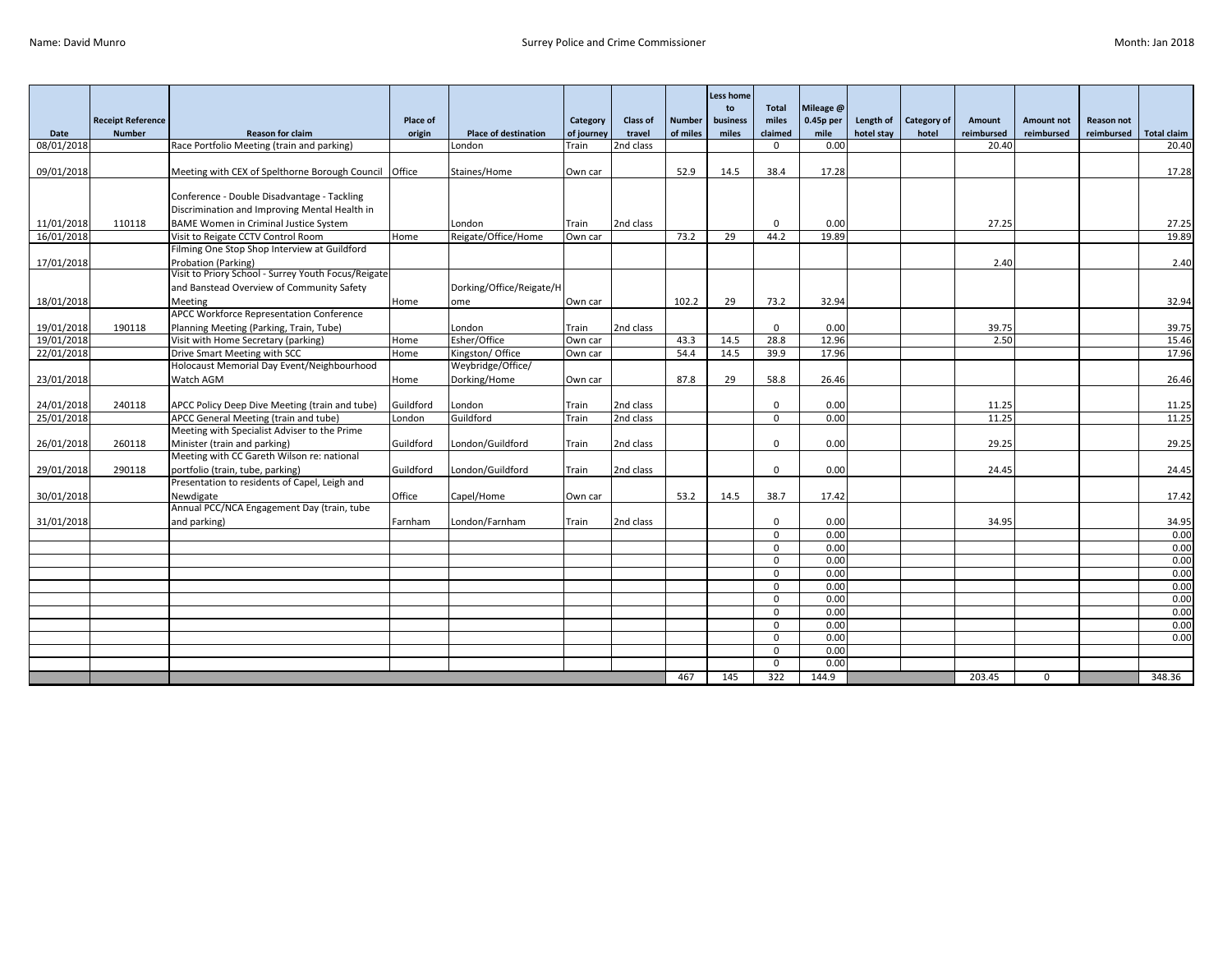|            |                          |                                                 |           |                             |            |           |               | <b>Less home</b><br>to | <b>Total</b> | Mileage @   |            |             |               |             |                   |                    |
|------------|--------------------------|-------------------------------------------------|-----------|-----------------------------|------------|-----------|---------------|------------------------|--------------|-------------|------------|-------------|---------------|-------------|-------------------|--------------------|
|            | <b>Receipt Reference</b> |                                                 | Place of  |                             | Category   | Class of  | <b>Number</b> | business               | miles        | $0.45p$ per | Length of  | Category of | <b>Amount</b> | Amount not  | <b>Reason not</b> |                    |
| Date       | <b>Number</b>            | <b>Reason for claim</b>                         | origin    | <b>Place of destination</b> | of journey | travel    | of miles      | miles                  | claimed      | mile        | hotel stay | hotel       | reimbursed    | reimbursed  | reimbursed        | <b>Total claim</b> |
| 01/02/2018 |                          | Specialist Capabilities Delivery Board          | Guildford | London/Guildford            | Train      | 2nd class |               |                        |              |             |            |             | 13.20         |             |                   | 13.20              |
| 04/02/2018 |                          | <b>Surrey Muslim Association AGM</b>            | Home      | Horsell/Home                | Own car    |           | 36.6          | $\Omega$               | 36.6         | 16.47       |            |             |               |             |                   | 16.47              |
| 07/02/2018 |                          | <b>Surrey Leaders Meeting</b>                   | Office    | Oxted/office                | Own car    |           | 66.4          | $\Omega$               | 66.4         | 29.88       |            |             |               |             |                   | 29.88              |
| 12/02/2018 |                          | Visit to Lewes Police HQ - Meeting with CC York | Home      | Lewes/office                | Own car    |           | 100           | 14.5                   | 85.5         | 38.48       |            |             |               |             |                   | 38.48              |
|            |                          |                                                 |           |                             |            |           |               |                        |              |             |            |             |               |             |                   |                    |
| 13/02/2018 |                          | Visit to Neighbourhood Inspector Karen Coyne    | Office    | Dorking/office              | Own car    |           | 28.8          | $\Omega$               | 28.8         | 12.96       |            |             |               |             |                   | 12.96              |
| 05/02/2018 |                          | Police and Crime Panel                          | Home      | Kingston/Office             | Own car    |           | 54.4          | 14.5                   | 39.9         | 17.96       |            |             |               |             |                   | 17.96              |
|            |                          | NPCC Race Religion and Beliefs Mtg/Specialist   |           |                             |            |           |               |                        |              |             |            |             |               |             |                   |                    |
|            |                          | Crime Awards/Queen's Award for Voluntary        |           | Leatherhead/Gatwick/        |            |           |               |                        |              |             |            |             |               |             |                   |                    |
| 19/02/2018 |                          | Service Reception                               | Home      | Guildford/Home              | Own car    |           | 102.1         | 29                     | 73.1         | 32.90       |            |             |               |             |                   | 32.90              |
|            |                          | HRH Visit to Motion Control/Meeting with        |           | Blindley Heath/             |            |           |               |                        |              |             |            |             |               |             |                   |                    |
|            |                          | Waverley BC Chief Executive/Presentation to Box |           | Godalming/Office/           |            |           |               |                        |              |             |            |             |               |             |                   |                    |
| 20/02/2018 |                          | <b>Hill Dames</b>                               | Home      | Dorking/Home                | Own car    |           | 134.4         | 29                     | 105.4        | 47.43       |            |             |               |             |                   | 47.43              |
| 23/02/2018 |                          | Runnymede BC Traveller Incursion Seminar        | Home      | Addlestone/Office           | Own car    |           | 43.6          | 14.5                   | 29.1         | 13.10       |            |             |               |             |                   | 13.10              |
| 26/02/2018 |                          | Disclosure Seminar (+parking)                   | Home      | Dorking/office              | Own car    |           | 49.1          | 14.5                   | 34.6         | 15.57       |            |             | 2.40          |             |                   | 17.97              |
| 28/02/2018 |                          | <b>ESCP Strategic Board</b>                     | Office    | Reigate/Home                | Own car    |           | 68.4          | 14.5                   | 53.9         | 24.26       |            |             |               |             |                   | 24.26              |
|            |                          |                                                 |           |                             |            |           |               |                        | $\Omega$     | 0.00        |            |             |               |             |                   | 0.00               |
|            |                          |                                                 |           |                             |            |           |               |                        | $\Omega$     | 0.00        |            |             |               |             |                   | 0.00               |
|            |                          |                                                 |           |                             |            |           |               |                        | $\Omega$     | 0.00        |            |             |               |             |                   | 0.00               |
|            |                          |                                                 |           |                             |            |           |               |                        | $\Omega$     | 0.00        |            |             |               |             |                   | 0.00               |
|            |                          |                                                 |           |                             |            |           |               |                        | $\Omega$     | 0.00        |            |             |               |             |                   | 0.00               |
|            |                          |                                                 |           |                             |            |           |               |                        | $\Omega$     | 0.00        |            |             |               |             |                   | 0.00               |
|            |                          |                                                 |           |                             |            |           |               |                        | $\Omega$     | 0.00        |            |             |               |             |                   | 0.00               |
|            |                          |                                                 |           |                             |            |           |               |                        | $\Omega$     | 0.00        |            |             |               |             |                   | 0.00               |
|            |                          |                                                 |           |                             |            |           |               |                        | $\Omega$     | 0.00        |            |             |               |             |                   | 0.00               |
|            |                          |                                                 |           |                             |            |           |               |                        | $\Omega$     | 0.00        |            |             |               |             |                   | 0.00               |
|            |                          |                                                 |           |                             |            |           |               |                        | $\Omega$     | 0.00        |            |             |               |             |                   | 0.00               |
|            |                          |                                                 |           |                             |            |           |               |                        | $\Omega$     | 0.00        |            |             |               |             |                   | 0.00               |
|            |                          |                                                 |           |                             |            |           |               |                        | $\Omega$     | 0.00        |            |             |               |             |                   | 0.00               |
|            |                          |                                                 |           |                             |            |           |               |                        | $\Omega$     | 0.00        |            |             |               |             |                   | 0.00               |
|            |                          |                                                 |           |                             |            |           |               |                        | $\Omega$     | 0.00        |            |             |               |             |                   |                    |
|            |                          |                                                 |           |                             |            |           |               |                        | $\Omega$     | 0.00        |            |             |               |             |                   |                    |
|            |                          |                                                 |           |                             |            |           | 683.8         | 130.5                  | 553.3        | 248.985     |            |             | 15.6          | $\mathbf 0$ |                   | 264.59             |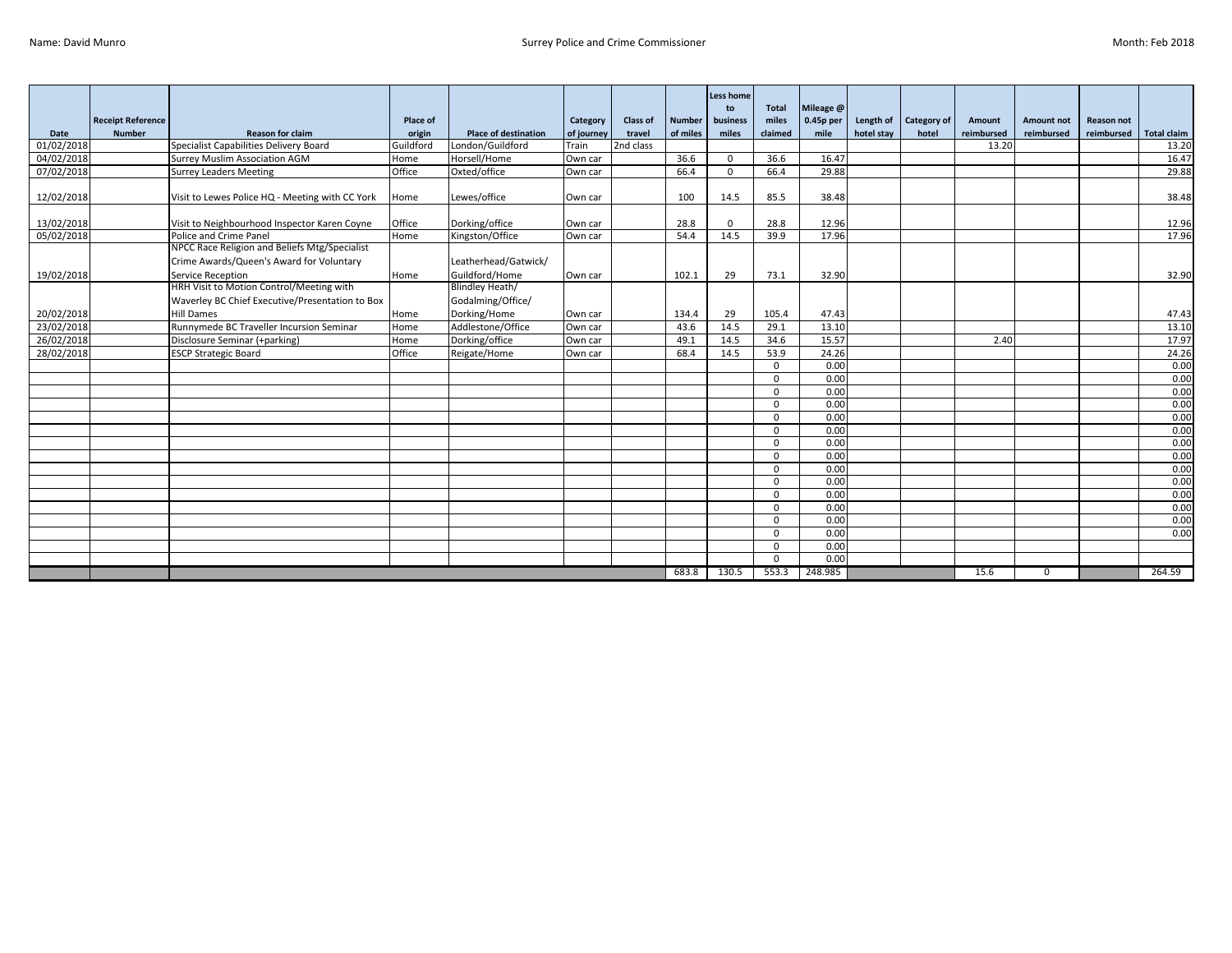|            |                          |                                                   |          |                              |            |           |               | <b>Less home</b><br>to | <b>Total</b> | Mileage @ |            |                    |            |                |                   |                    |
|------------|--------------------------|---------------------------------------------------|----------|------------------------------|------------|-----------|---------------|------------------------|--------------|-----------|------------|--------------------|------------|----------------|-------------------|--------------------|
|            | <b>Receipt Reference</b> |                                                   | Place of |                              | Category   | Class of  | <b>Number</b> | business               | miles        | 0.45p per | Length of  | <b>Category of</b> | Amount     | Amount not     | <b>Reason not</b> |                    |
| Date       | <b>Number</b>            | <b>Reason for claim</b>                           | origin   | <b>Place of destination</b>  | of journey | travel    | of miles      | miles                  | claimed      | mile      | hotel stay | hotel              | reimbursed | reimbursed     | reimbursed        | <b>Total claim</b> |
| 06/03/2018 |                          | Security and Policing Event                       | Home     | Farnborough/Office           | Own car    |           | 21.8          | 14.5                   | 7.3          | 3.29      |            |                    |            |                |                   | 3.29               |
|            |                          | SCJP Meeting/Meeting at Waverley Borough          |          |                              |            |           |               |                        |              |           |            |                    |            |                |                   |                    |
| 07/03/2018 |                          | Council                                           | Home     | Lewes/Godalming/Home Own car |            |           | 139           | 29                     | 110          | 49.50     |            |                    |            |                |                   | 49.50              |
|            |                          | Meeting with Woking Councillor and Local          |          |                              |            |           |               |                        |              |           |            |                    |            |                |                   |                    |
| 09/03/2018 |                          | Neighbourhood Inspector                           | Office   | Woking/Office                | Own car    |           | 17.2          | $\Omega$               | 17.2         | 7.74      |            |                    | 4.20       |                |                   | 11.94              |
| 12/03/2018 |                          | <b>Citizen Advice Trustee Meeting</b>             | Office   | East Horsley/Office          | Own car    |           | 16.8          | $\Omega$               | 16.8         | 7.56      |            |                    |            |                |                   | 7.56               |
|            |                          | Woking Junior Citizen Event/Visit to Woking Red   |          |                              |            |           |               |                        |              |           |            |                    |            |                |                   |                    |
| 13/03/2018 |                          | Cross                                             | Office   | Woking/Office                | Own car    |           | 17.7          | $\Omega$               | 17.7         | 7.97      |            |                    |            |                |                   | 7.97               |
|            |                          | Fire Governance Meeting/Community Safety          |          |                              |            |           |               |                        |              |           |            |                    |            |                |                   |                    |
| 14/03/2018 |                          | Board                                             | Office   | Woking/Home                  | Own car    |           | 27.4          | 14.5                   | 12.9         | 5.81      |            |                    |            |                |                   | 5.81               |
|            |                          | Round table with Home Secretary (Train, tube      |          |                              |            |           |               |                        |              |           |            |                    |            |                |                   |                    |
| 14/03/2018 |                          | and parking)                                      | Woking   | London                       | Train      | 2nd Class | $\Omega$      | $\Omega$               | $\Omega$     | 0.00      |            |                    | 25.75      |                |                   | 25.75              |
| 16/03/2018 |                          | College of Policing National Focus Group          | Office   | Ryton/Home                   | Own car    |           | 230           | 14.5                   | 215.5        | 96.98     |            |                    |            |                |                   | 96.98              |
|            |                          | NPCC EDHR Coordination Committee (Train,          |          |                              |            |           |               |                        |              |           |            |                    |            |                |                   |                    |
| 19/03/2018 |                          | tube/parking)                                     |          | London                       | Train      | 2nd Class | $\mathbf 0$   | $\Omega$               | $\Omega$     | 0.00      |            |                    | 31.85      |                |                   | 31.85              |
|            |                          | Mtg with CEX Woking BC/Countess of Wessex         |          | Woking/Office/               |            |           |               |                        |              |           |            |                    |            |                |                   |                    |
| 20/03/2018 |                          | Visit to Farnham Festival                         | Home     | Farnham/Home                 | Own car    |           | 45.7          | 29                     | 16.7         | 7.52      |            |                    | 2.80       |                |                   | 10.32              |
| 21/03/2018 |                          | APCC General Meeting (Train, tube, parking)       | Farnham  | London                       | Train      | 2nd Class | $\Omega$      | $\Omega$               | $\Omega$     | 0.00      |            |                    | 37.70      |                |                   | 37.70              |
|            |                          | PCC Performance Meeting/High Sheriff Youth        |          | Dorking/Office/Home/         |            |           |               |                        |              |           |            |                    |            |                |                   |                    |
| 22/03/2018 |                          | Awards                                            | Home     | Leatherhead/Home             | Own car    |           | 123.5         | 29                     | 94.5         | 42.53     |            |                    |            |                |                   | 42.53              |
|            |                          | Safe Spaces Parliamentary Reception (Train, tube, |          |                              |            |           |               |                        |              |           |            |                    |            |                |                   |                    |
| 26/03/2018 |                          | parking)                                          |          | London                       | Train      | 2nd Class | $\Omega$      | $\Omega$               | $\Omega$     | 0.00      |            |                    | 23.25      |                |                   | 23.25              |
| 27/03/2018 |                          | Kingswood Residents' Association Meeting          | Office   | Kingswood/Home               | Own car    |           | 62.9          | 14.5                   | 48.4         | 21.78     |            |                    |            |                |                   | 21.78              |
|            |                          | Specialist Capabilities Programme Delivery Board  |          |                              |            |           |               |                        |              |           |            |                    |            |                |                   |                    |
| 28/03/2018 |                          | (Train, tube, parking)                            |          | London                       | Train      | 2nd Class | $\Omega$      | $\Omega$               | $\Omega$     | 0.00      |            |                    | 31.65      |                |                   | 31.65              |
| 29/08/2018 |                          | Visit to Woking Women's Centre                    | Office   | Woking/Office                | Own car    |           | 16.5          | $\Omega$               | 16.5         | 7.43      |            |                    | 4.20       |                |                   | 7.43               |
|            |                          |                                                   |          |                              |            |           |               |                        |              | 0.00      |            |                    |            |                |                   | 0.00               |
|            |                          |                                                   |          |                              |            |           |               |                        | $\Omega$     | 0.00      |            |                    |            |                |                   | 0.00               |
|            |                          |                                                   |          |                              |            |           |               |                        | $\Omega$     | 0.00      |            |                    |            |                |                   | 0.00               |
|            |                          |                                                   |          |                              |            |           |               |                        | $\mathbf{0}$ | 0.00      |            |                    |            |                |                   | 0.00               |
|            |                          |                                                   |          |                              |            |           |               |                        | $\Omega$     | 0.00      |            |                    |            |                |                   | 0.00               |
|            |                          |                                                   |          |                              |            |           |               |                        | $\Omega$     | 0.00      |            |                    |            |                |                   | 0.00               |
|            |                          |                                                   |          |                              |            |           |               |                        | $\Omega$     | 0.00      |            |                    |            |                |                   | 0.00               |
|            |                          |                                                   |          |                              |            |           |               |                        | $\Omega$     | 0.00      |            |                    |            |                |                   | 0.00               |
|            |                          |                                                   |          |                              |            |           |               |                        | $\Omega$     | 0.00      |            |                    |            |                |                   | 0.00               |
|            |                          |                                                   |          |                              |            |           |               |                        | $\Omega$     | 0.00      |            |                    |            |                |                   |                    |
|            |                          |                                                   |          |                              |            |           |               |                        | $\Omega$     | 0.00      |            |                    |            |                |                   |                    |
|            |                          |                                                   |          |                              |            |           | 718.5         | 145                    | 573.5        | 258.075   |            |                    | 161.4      | $\overline{0}$ |                   | 415.28             |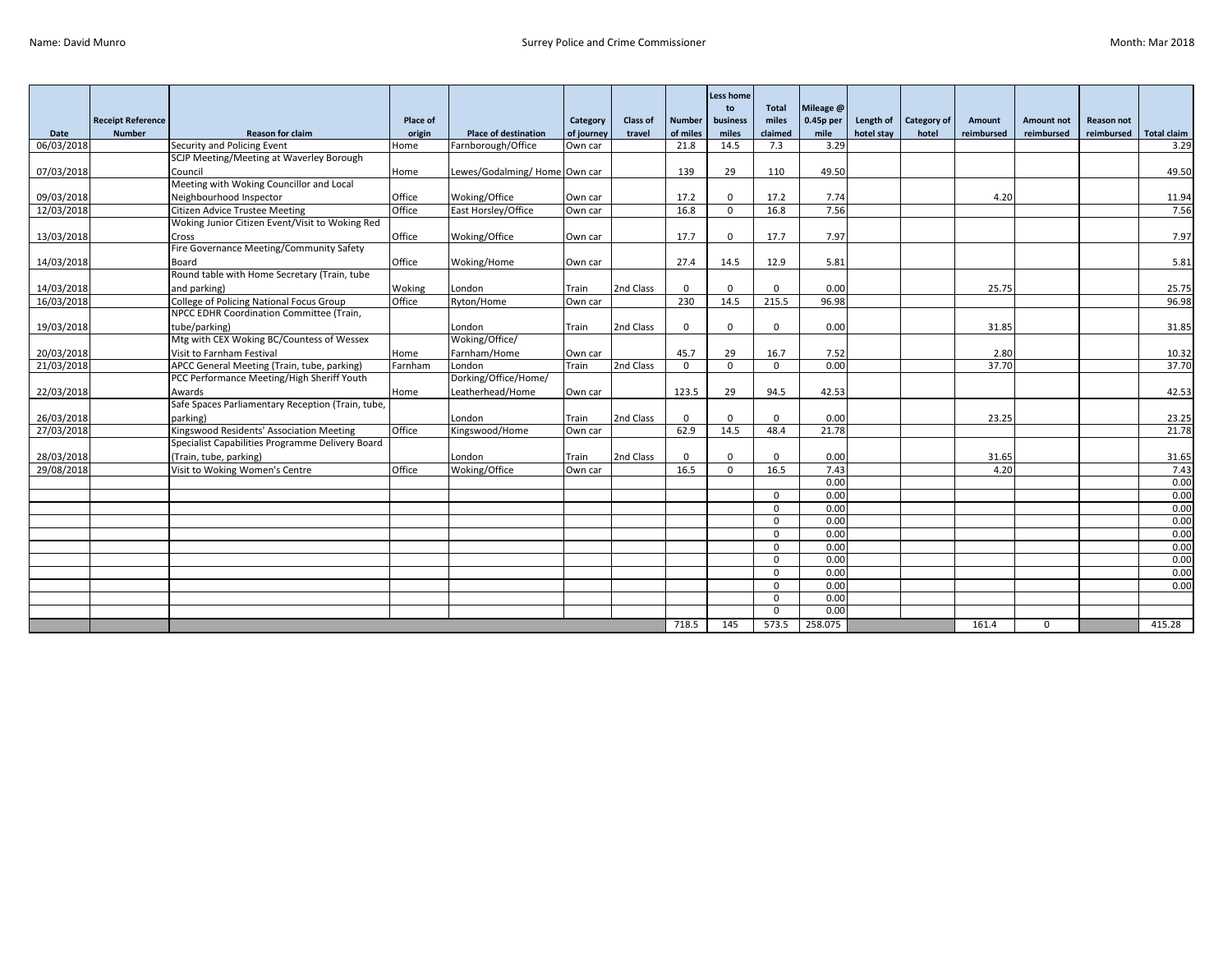|            |                          |                                                   |                 |                             |            |                 |               | Less home<br>to | <b>Total</b> | Mileage @   |            |                    |            |                   |                   |                    |
|------------|--------------------------|---------------------------------------------------|-----------------|-----------------------------|------------|-----------------|---------------|-----------------|--------------|-------------|------------|--------------------|------------|-------------------|-------------------|--------------------|
|            | <b>Receipt Reference</b> |                                                   | <b>Place of</b> |                             | Category   | <b>Class of</b> | <b>Number</b> | business        | miles        | $0.45p$ per | Length of  | <b>Category of</b> | Amount     | <b>Amount not</b> | <b>Reason not</b> |                    |
| Date       | <b>Number</b>            | <b>Reason for claim</b>                           | origin          | <b>Place of destination</b> | of journey | travel          | of miles      | miles           | claimed      | mile        | hotel stay | hotel              | reimbursed | reimbursed        | reimbursed        | <b>Total claim</b> |
|            |                          | Police Supers Association event/NPCC Race         |                 |                             |            |                 |               |                 |              |             |            |                    |            |                   |                   |                    |
| 01/04/2019 | 31557                    | Religion and Belief (train and tube)              | Guildford       | London                      | Train      | 2nd Class       | $\Omega$      | <sup>0</sup>    | <sup>0</sup> | 0.00        |            |                    | 31.00      |                   |                   | 31.00              |
|            |                          | Visit to Collingwood College re: Active           |                 |                             |            |                 |               |                 |              |             |            |                    |            |                   |                   |                    |
|            |                          | Citizen/Surrey Heath Community Engagement         |                 | Camberley/Home/             |            |                 |               |                 |              |             |            |                    |            |                   |                   |                    |
| 02/04/2019 |                          | Event                                             | Office          | Camberley/Home              | Own car    |                 | 42.8          | 14.5            | 28.3         | 12.74       |            |                    |            |                   |                   | 12.74              |
|            |                          |                                                   |                 |                             |            |                 |               |                 |              |             |            |                    |            |                   |                   |                    |
| 03/04/2019 |                          | Surrey Leaders and Chief Execs Meeting (parking)  |                 | Guildford                   |            |                 | $\Omega$      | <sup>0</sup>    | <sup>n</sup> | 0.00        |            |                    | 2.40       |                   |                   | 2.40               |
| 03/04/2019 |                          | Mole Valley Community Engagement Event            | Office          | Dorking/Home                | Own car    |                 | 42.2          | 14.5            | 27.7         | 12.47       |            |                    |            |                   |                   | 12.47              |
| 04/04/2019 |                          | Health and Wellbeing Board                        | Office          | Kingston/Home               | Own car    |                 | 55            | 14.5            | 40.5         | 18.23       |            |                    |            |                   |                   | 18.23              |
| 05/04/2019 |                          | Police and Crime Panel                            | Home            | Kingston/Office             | Own car    |                 | 54.8          | 14.5            | 40.3         | 18.14       |            |                    |            |                   |                   | 18.14              |
| 08/04/2019 |                          | Community Engagement Event - Runnymede            | Home            | Chertsey/Home               | Own car    |                 | 59.1          | $\Omega$        | 59.1         | 26.60       |            |                    |            |                   |                   | 26.60              |
| 10/04/2019 | 58856                    | Meeting with QC re: Op Hydrant                    | Farnham         | London                      | Train      | 2nd Class       | $\Omega$      | $\Omega$        | <sup>n</sup> | 0.00        |            |                    | 22.25      |                   |                   | 22.25              |
|            |                          |                                                   |                 | Kingston/Office/Sheppert    |            |                 |               |                 |              |             |            |                    |            |                   |                   |                    |
| 11/04/2019 |                          | Kings Fund Workshop/Meeting with Matt Furniss     | Office          | on/Home                     | Own car    |                 | 93.6          | 14.5            | 79.1         | 35.60       |            |                    |            |                   |                   | 35.60              |
| 23/04/2019 |                          | OP Foreland Tabletop Exercise                     | Home            | Horsham/Office              | Own car    |                 | 59.3          | 14.5            | 44.8         | 20.16       |            |                    |            |                   |                   | 20.16              |
|            |                          | Meeting with Friend, Families and Travellers APPG |                 |                             |            |                 |               |                 |              |             |            |                    |            |                   |                   |                    |
| 24/04/2019 |                          | Group (train and tube)                            | Guildford       | London                      | Train      | 2nd class       |               |                 | <sup>n</sup> | 0.00        |            |                    | 28.60      |                   |                   | 28.60              |
|            |                          | Meeting with Friend, Families and Travellers APPG |                 |                             |            |                 |               |                 |              |             |            |                    |            |                   |                   |                    |
| 24/04/2019 | 00824                    | Group (taxi)                                      | Guildford       | London                      | Taxi       |                 |               |                 |              | 0.00        |            |                    | 7.60       |                   |                   | 7.60               |
|            |                          | Westminster Employment Forum Keynote              |                 |                             |            |                 |               |                 |              |             |            |                    |            |                   |                   |                    |
| 25/04/2019 | 00789                    | Seminar (train and tube)                          | Guildford       | London                      |            | 2nd class       |               |                 | $\Omega$     | 0.00        |            |                    | 28.60      |                   |                   | 28.60              |
|            |                          | Westminster Employment Forum Keynote              |                 |                             |            |                 |               |                 |              |             |            |                    |            |                   |                   |                    |
| 25/04/2019 |                          | Seminar (parking)                                 | Guildford       | London                      |            |                 |               |                 | $\Omega$     | 0.00        |            |                    | 8.19       |                   |                   | 8.19               |
|            |                          | APCC Serious Violence Working Group (train and    |                 |                             |            |                 |               |                 |              |             |            |                    |            |                   |                   |                    |
| 30/04/2019 | 5023                     | travel                                            | Guildford       | London                      | Taxi       |                 |               |                 | $\Omega$     | 0.00        |            |                    | 7.00       |                   |                   | 7.00               |
| 30/04/2019 |                          | APCC Serious Violence Working Group               | Guildford       | London                      | Train      | 2nd Class       |               |                 | <sup>n</sup> | 0.00        |            |                    | 28.20      |                   |                   | 28.20              |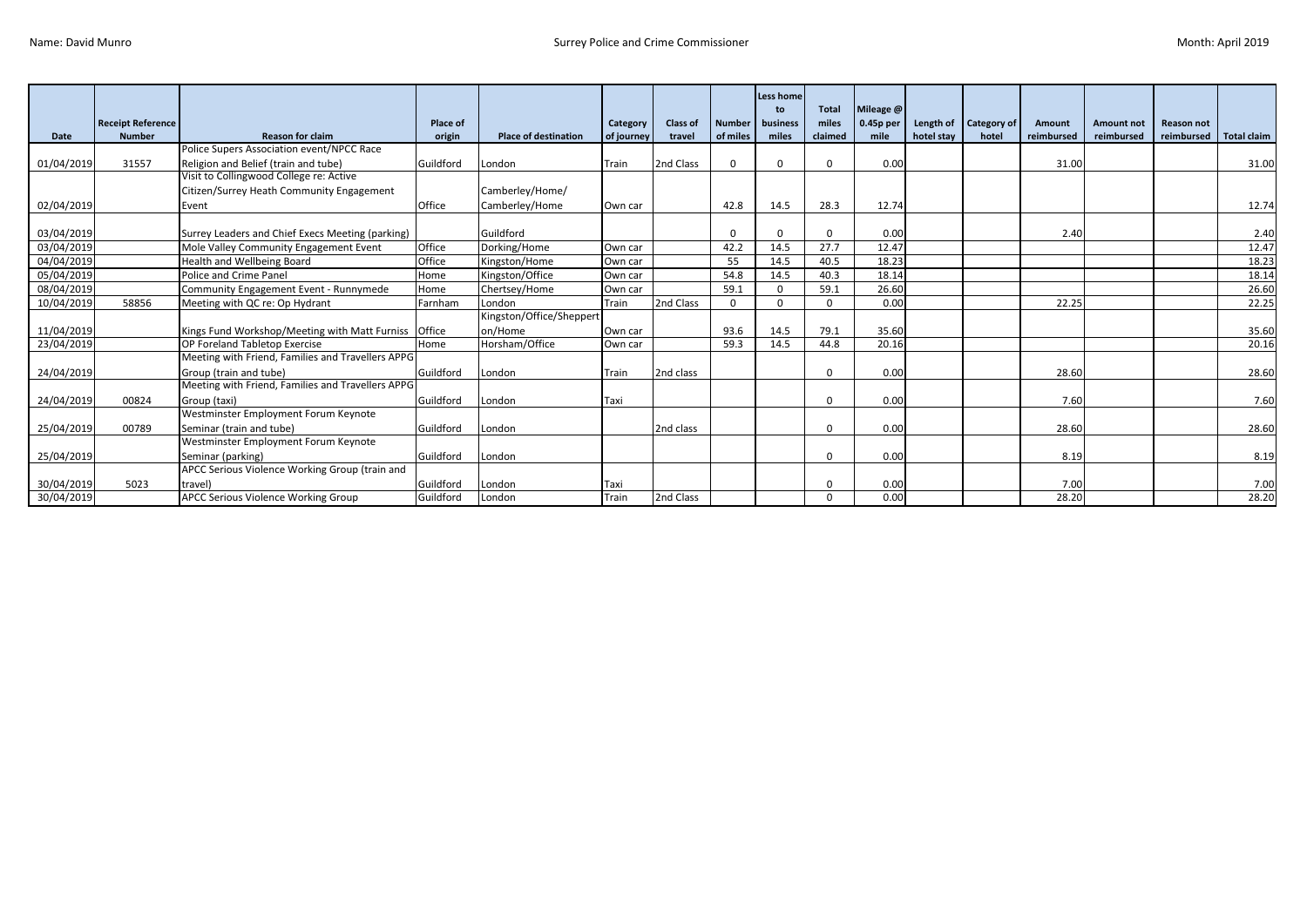|            |                          |                                                |                 |                             |            |                 |               | <b>Less home</b> |                |                        |            |                             |                      |            |                   |                    |
|------------|--------------------------|------------------------------------------------|-----------------|-----------------------------|------------|-----------------|---------------|------------------|----------------|------------------------|------------|-----------------------------|----------------------|------------|-------------------|--------------------|
|            | <b>Receipt Reference</b> |                                                | <b>Place of</b> |                             | Category   | <b>Class of</b> | <b>Number</b> | to<br>business   | Total<br>miles | Mileage @<br>0.45p per | Length of  |                             |                      | Amount not | <b>Reason not</b> |                    |
| Date       | <b>Number</b>            | <b>Reason for claim</b>                        | origin          | <b>Place of destination</b> | of journey | travel          | of miles      | miles            | claimed        | mile                   | hotel stav | <b>Category of</b><br>hotel | Amount<br>reimbursed | reimbursed | reimbursed        | <b>Total claim</b> |
| 01/05/2019 |                          | Community Engagement Event - Epsom             | Office          | Epsom/Home                  | Own car    |                 | 54.4          | 14.5             | 39.9           | 17.96                  |            |                             |                      |            |                   | 17.96              |
| 04/05/2019 |                          | <b>Cadet Attestation</b>                       | Home            | Guildford/Home              | Own car    |                 | 26.4          | $\Omega$         | 26.4           | 11.88                  |            |                             |                      |            |                   | 11.88              |
|            |                          | Visit to York Road Project/Quarterly Catch Up  |                 |                             |            |                 |               |                  |                |                        |            |                             |                      |            |                   |                    |
| 07/05/2019 |                          | with DCS John Boshier                          | Office          | Woking/Home                 | Own car    |                 | 28            | 14.5             | 13.5           | 6.08                   |            |                             |                      |            |                   | 6.08               |
|            |                          | Visit to York Road Project/Quarterly Catch Up  |                 |                             |            |                 |               |                  |                |                        |            |                             |                      |            |                   |                    |
| 07/05/2019 |                          | with DCS John Boshier (parking)                |                 | Woking                      |            |                 | $\Omega$      | U                |                | 0.00                   |            |                             | 5.60                 |            |                   | 5.60               |
| 08/05/2019 |                          | Community Engagement Event - Guildford         | Home            | Ash/Home                    | Own car    |                 | 17.4          | $\Omega$         | 17.4           | 7.83                   |            |                             |                      |            |                   | 7.83               |
| 09/05/2019 |                          | Health and Wellbeing Board                     | Office          | Kingston/Office             | Own car    |                 | 43.1          | $\Omega$         | 43.1           | 19.40                  |            |                             |                      |            |                   | 19.40              |
|            |                          |                                                |                 |                             |            |                 |               |                  |                |                        |            |                             |                      |            |                   |                    |
| 10/05/2019 |                          | Surrey Chief Executives Meeting (plus parking) | Home            | Kingston/Office             | Own car    |                 | 56.1          | 14.5             | 41.6           | 18.72                  |            |                             | 2.80                 |            |                   | 21.52              |
| 13/05/2019 |                          | <b>Lightwater Business Association Meeting</b> | Office          | Lightwater/Home             | Own car    |                 | 32.7          | 14.5             | 18.2           | 8.19                   |            |                             |                      |            |                   | 8.19               |
|            |                          | Op Foreland Briefing/Woking Community          |                 | Horsham/Office/             |            |                 |               |                  |                |                        |            |                             |                      |            |                   |                    |
| 14/05/2019 |                          | <b>Engagement Event</b>                        | Home            | Woking/Home                 | Own car    |                 | 89.7          | 29               | 60.7           | 27.32                  |            |                             |                      |            |                   | 27.32              |
| 16/05/2019 |                          | Meeting in Thames Valley                       | Office          | Reading/Office              | Own car    |                 | 90.6          | $\Omega$         | 90.6           | 40.77                  |            |                             |                      |            |                   | 40.77              |
|            |                          | IDAHOBIT/County Lines briefing/Presentation to |                 |                             |            |                 |               |                  |                |                        |            |                             |                      |            |                   |                    |
|            |                          | Mytchett, Frimley Green and Deepcut Society    |                 | Epsom/Office/Woking/        |            |                 |               |                  |                |                        |            |                             |                      |            |                   |                    |
| 17/05/2019 |                          | (plus parking)                                 | Office          | Home/Frimley/Home           | Own car    |                 | 96.4          | 14.5             | 81.9           | 36.86                  |            |                             | 3.00                 |            |                   | 39.86              |
| 19/05/2019 |                          | Op. Dragnet (plus parking)                     | Home            | Virginia Water/Home         | Own car    |                 | 52.3          | $\Omega$         | 52.3           | 23.54                  |            |                             | 6.00                 |            |                   | 29.54              |
| 20/05/2019 |                          | Op. Dragnet                                    | Home            | Chertsey/Office             | Own car    |                 | 46            | 14.5             | 31.5           | 14.18                  |            |                             |                      |            |                   | 14.18              |
| 21/05/2019 |                          | <b>Banstead Village Residents' Association</b> | Home            | Banstead/Home               | Own car    |                 | 78.4          | $\Omega$         | 78.4           | 35.28                  |            |                             |                      |            |                   | 35.28              |
| 21/05/2019 |                          | Performance Meeting (parking)                  |                 | Godalming                   |            |                 | $\Omega$      | $\Omega$         | $\Omega$       | 0.00                   |            |                             | 3.00                 |            |                   | 3.00               |
| 22/05/2019 |                          | APCC General Meeting (train, tube, taxi)       | Guildford       | London                      | Train      | 2nd class       | $\Omega$      | $\Omega$         | $\Omega$       | 0.00                   |            |                             | 38.50                |            |                   | 38.50              |
| 24/05/2019 |                          | Out with Camberley Street Angels               | Home            | Camberley/Home              | Own car    |                 | 29.8          | $\Omega$         | 29.8           | 13.41                  |            |                             |                      |            |                   | 13.41              |
| 26/05/2019 |                          | US Memorial National Day of Remembrance        | Home            | Brookwood/Home              | Own car    |                 | 30.2          | $\Omega$         | 30.2           | 13.59                  |            |                             |                      |            |                   | 13.59              |
| 29/05/2019 |                          | Visit to Woking Safe Haven (plus parking)      | Office          | Woking/Home                 | Own car    |                 | 29.4          | 14.5             | 14.9           | 6.71                   |            |                             | 2.80                 |            |                   | 9.51               |
|            |                          |                                                |                 | Kingston/Office/            |            |                 |               |                  |                |                        |            |                             |                      |            |                   |                    |
| 30/05/2019 |                          | Meetings at SCC/Iftar Celebration              | Office          | Woking/Home                 | Own car    |                 | 77.1          | 14.5             | 62.6           | 28.17                  |            |                             |                      |            |                   | 28.17              |
|            |                          |                                                |                 |                             |            |                 |               |                  |                |                        |            |                             |                      |            |                   |                    |
| 31/05/2019 |                          | Visit to Sussex Police HQ/Visit to Epsom Derby | Office          | Lewes/Epsom/Home            | Own car    |                 | 129.4         | 14.5             | 114.9          | 51.71                  |            |                             |                      |            |                   | 51.71              |
|            |                          |                                                |                 |                             |            |                 | 1007.4        | 159.5            | 847.9          | £381.56                |            |                             | £61.70               | £0.00      |                   | £443.26            |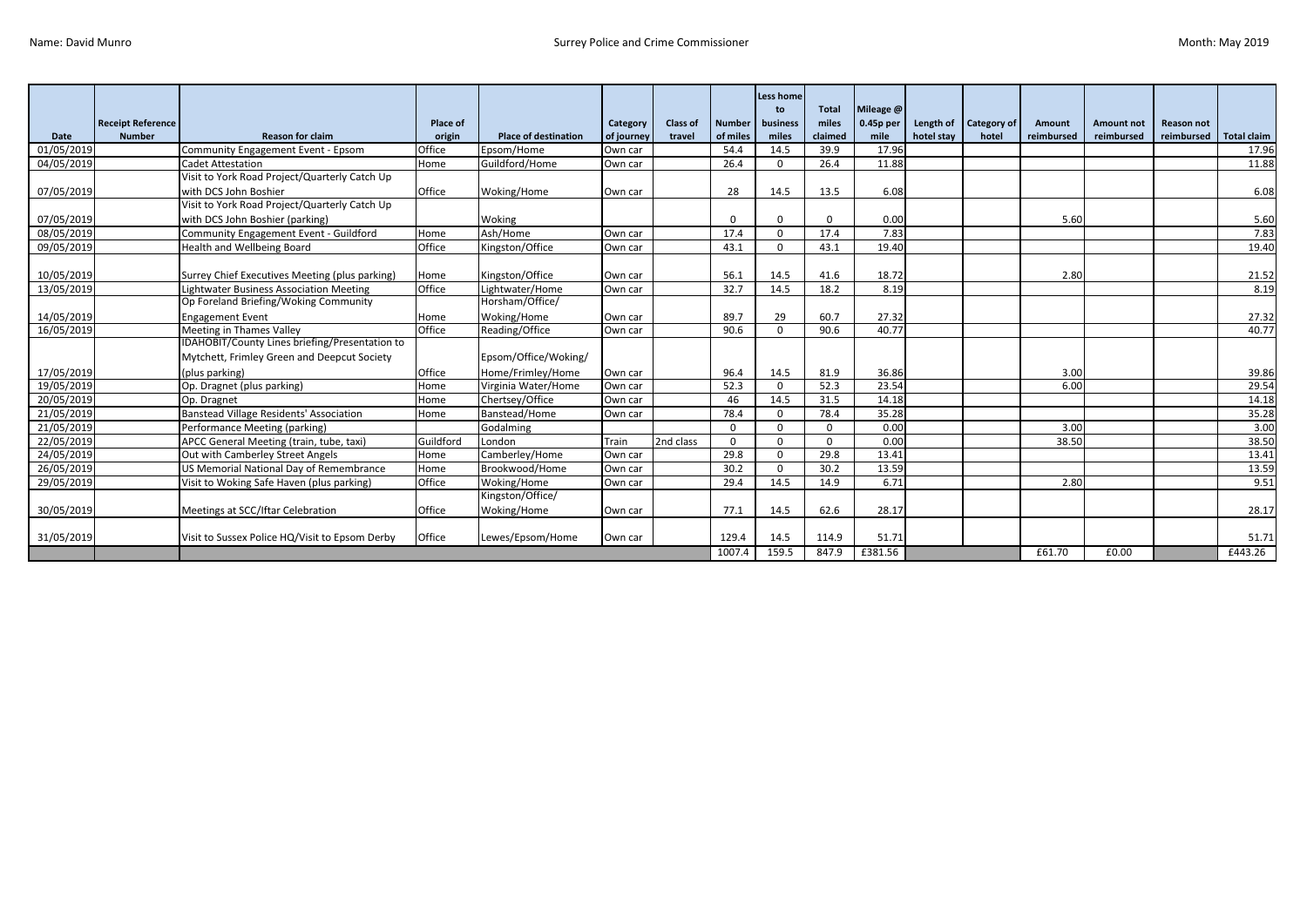|            |                          |                                                               |                 |                                   |            |                 |               | Less home<br>to | <b>Total</b> | Mileage @     |            |                    |            |                   |                   |                    |
|------------|--------------------------|---------------------------------------------------------------|-----------------|-----------------------------------|------------|-----------------|---------------|-----------------|--------------|---------------|------------|--------------------|------------|-------------------|-------------------|--------------------|
|            | <b>Receipt Reference</b> |                                                               | <b>Place of</b> |                                   | Category   | <b>Class of</b> | <b>Number</b> | business        | miles        | 0.45p per     | Length of  | <b>Category of</b> | Amount     | <b>Amount not</b> | <b>Reason not</b> |                    |
| Date       | <b>Number</b>            | <b>Reason for claim</b>                                       | origin          | <b>Place of destination</b>       | of journey | travel          | of miles      | miles           | claimed      | mile<br>31.68 | hotel stay | hotel              | reimbursed | reimbursed        | reimbursed        | <b>Total claim</b> |
| 01/06/2019 |                          | Op Foreland Briefing<br>Law Enforcement Facial Images and New | Home            | Crawley/Home                      | Own car    |                 | 70.4          | $\Omega$        | 70.4         |               |            |                    |            |                   |                   | 31.68              |
|            |                          |                                                               |                 |                                   |            |                 |               |                 |              |               |            |                    |            |                   |                   |                    |
|            |                          | <b>Biometric Modalities Oversight and Advisory</b>            |                 |                                   |            |                 |               |                 |              |               |            |                    |            |                   |                   |                    |
| 04/06/2019 | 32895                    | Board (train/taxi)                                            | Guildford       | London                            | Train      | 2nd Class       | $\mathbf 0$   | 0               | $\mathbf{0}$ | 0.00          |            |                    | 25.40      |                   |                   | 25.40              |
|            |                          | Home Office Serious Organised Crime                           |                 |                                   |            |                 |               |                 |              |               |            |                    |            |                   |                   |                    |
| 06/06/2019 |                          | Event/Health and Wellbeing Board                              | Home            | Brighton/Kingston/ Office Own car |            |                 | 122.8         | 14.5            | 108.3        | 48.74         |            |                    |            |                   |                   | 48.74              |
|            |                          | Community Safety Board Meeting/Visit to Haxted                |                 |                                   |            |                 |               |                 |              |               |            |                    |            |                   |                   |                    |
| 11/06/2019 |                          | Road                                                          | Office          | Reigate/Lingfield/Home            | Own car    |                 | 79.2          | 14.5            | 64.7         | 29.12         |            |                    |            |                   |                   | 29.12              |
| 12/06/2019 | 55016                    | College of Policing Meeting (train/parking)                   | Home            | London/Office                     | Train      | 2nd Class       | $\mathbf{0}$  | $\Omega$        | $\Omega$     | 0.00          |            |                    | 41.50      |                   |                   | 41.50              |
| 07/06/2019 |                          | <b>Horsell Residents' Meeting</b>                             | Home            | Horsell/Home                      | Own car    |                 | 39.4          | $\Omega$        | 39.4         | 17.73         |            |                    |            |                   |                   | 17.73              |
| 08/06/2019 |                          | NPT Attachment Waverley                                       | Home            | Guildford/Home                    | Own car    |                 | 29            | $\Omega$        | 29           | 13.05         |            |                    |            |                   |                   | 13.05              |
| 12/06/2019 |                          | Visit to Earlswood Traveller Encampment                       | Office          | Earlswood/Home                    | Own car    |                 | 56.4          | 14.5            | 41.9         | 18.86         |            |                    |            |                   |                   | 18.86              |
|            |                          |                                                               |                 |                                   |            |                 |               |                 |              |               |            |                    |            |                   |                   |                    |
| 18/06/2019 | 93777                    | Revolving Doors Roundtable (train, tube, parking) Guildford   |                 | London                            | Train      | 2nd Class       | $\mathbf 0$   | $\Omega$        | $\Omega$     | 0.00          |            |                    | 27.13      |                   |                   | 27.13              |
|            |                          |                                                               |                 |                                   |            |                 |               |                 |              |               |            |                    |            |                   |                   |                    |
| 19/06/2019 |                          | Race Disparity Roundtable (train, tube, parking)              | Guildford       | London                            | Train      | 2nd Class       | $\mathbf 0$   | $\Omega$        | $\Omega$     | 0.00          |            |                    | 27.04      |                   |                   | 27.04              |
| 19/06/2019 |                          | Lower Sunbury Residents' Association AGM                      | Home            | Sunbury/Home                      | Own car    |                 | 63.6          | $\Omega$        | 63.6         | 28.62         |            |                    |            |                   |                   | 28.62              |
|            |                          | Meeting with Leader and CEX of Reigate and                    |                 |                                   |            |                 |               |                 |              |               |            |                    |            |                   |                   |                    |
| 24/06/2019 |                          | <b>Banstead BC</b>                                            | Office          | Reigate/Home                      | Own car    |                 | 57.3          | 14.5            | 42.8         | 19.26         |            |                    |            |                   |                   | 19.26              |
| 26/06/2019 |                          | Team Away Day/Surrey Youth Cabinet                            | Home            | Woking/Home                       | Own car    |                 | 36.5          | 29              | 7.5          | 3.38          |            |                    |            |                   |                   | 3.38               |
| 26/06/2019 | N/A                      | NPCC Specialist Capabilities Meeting                          | Woking          | London                            | Train      | 2nd Class       | $\mathbf{0}$  | $\Omega$        | $\mathbf 0$  | 0.00          |            |                    | 21.35      |                   |                   | 21.35              |
|            |                          | Police and Crime Panel/Visit to Chipstead                     |                 |                                   |            |                 |               |                 |              |               |            |                    |            |                   |                   |                    |
|            |                          | Community Speedwatch Team/East Division                       |                 | Kingston/Chipstead/               |            |                 |               |                 |              |               |            |                    |            |                   |                   |                    |
| 27/06/2019 |                          | <b>Community Speedwatch Training</b>                          | Home            | Caterham/Home                     | Own car    |                 | 93.5          | 29              | 64.5         | 29.03         |            |                    |            |                   |                   | 29.03              |
|            |                          | Positive Action Day/Mubarak Mosque Opening                    |                 | Egham/Home/Tilford/               |            |                 |               |                 |              |               |            |                    |            |                   |                   |                    |
| 29/06/2019 |                          | Reception                                                     | Home            | Home                              | Own car    |                 | 65.8          | 0               | 65.8         | 29.61         |            |                    |            |                   |                   | 29.61              |
|            |                          |                                                               |                 |                                   |            |                 |               |                 | $\Omega$     | 0.00          |            |                    |            |                   |                   | 0.00               |
|            |                          |                                                               |                 |                                   |            |                 |               |                 | $\Omega$     | 0.00          |            |                    |            |                   |                   | 0.00               |
|            |                          |                                                               |                 |                                   |            |                 |               |                 | $\mathbf{0}$ | 0.00          |            |                    |            |                   |                   | 0.00               |
|            |                          |                                                               |                 |                                   |            |                 |               |                 | $\Omega$     | 0.00          |            |                    |            |                   |                   | 0.00               |
|            |                          |                                                               |                 |                                   |            |                 |               |                 | $\Omega$     | 0.00          |            |                    |            |                   |                   | 0.00               |
|            |                          |                                                               |                 |                                   |            |                 |               |                 | $\Omega$     | 0.00          |            |                    |            |                   |                   | 0.00               |
|            |                          |                                                               |                 |                                   |            |                 |               |                 | $\Omega$     | 0.00          |            |                    |            |                   |                   | 0.00               |
|            |                          |                                                               |                 |                                   |            |                 |               |                 | $\mathbf 0$  | 0.00          |            |                    |            |                   |                   | 0.00               |
|            |                          |                                                               |                 |                                   |            |                 |               |                 | $\Omega$     | 0.00          |            |                    |            |                   |                   |                    |
|            |                          |                                                               |                 |                                   |            |                 |               |                 | $\Omega$     | 0.00          |            |                    |            |                   |                   |                    |
|            |                          |                                                               |                 |                                   |            |                 | 713.9         | 116             | 597.9        | 269.055       |            |                    | 142.42     | $\mathbf{0}$      |                   | 411.48             |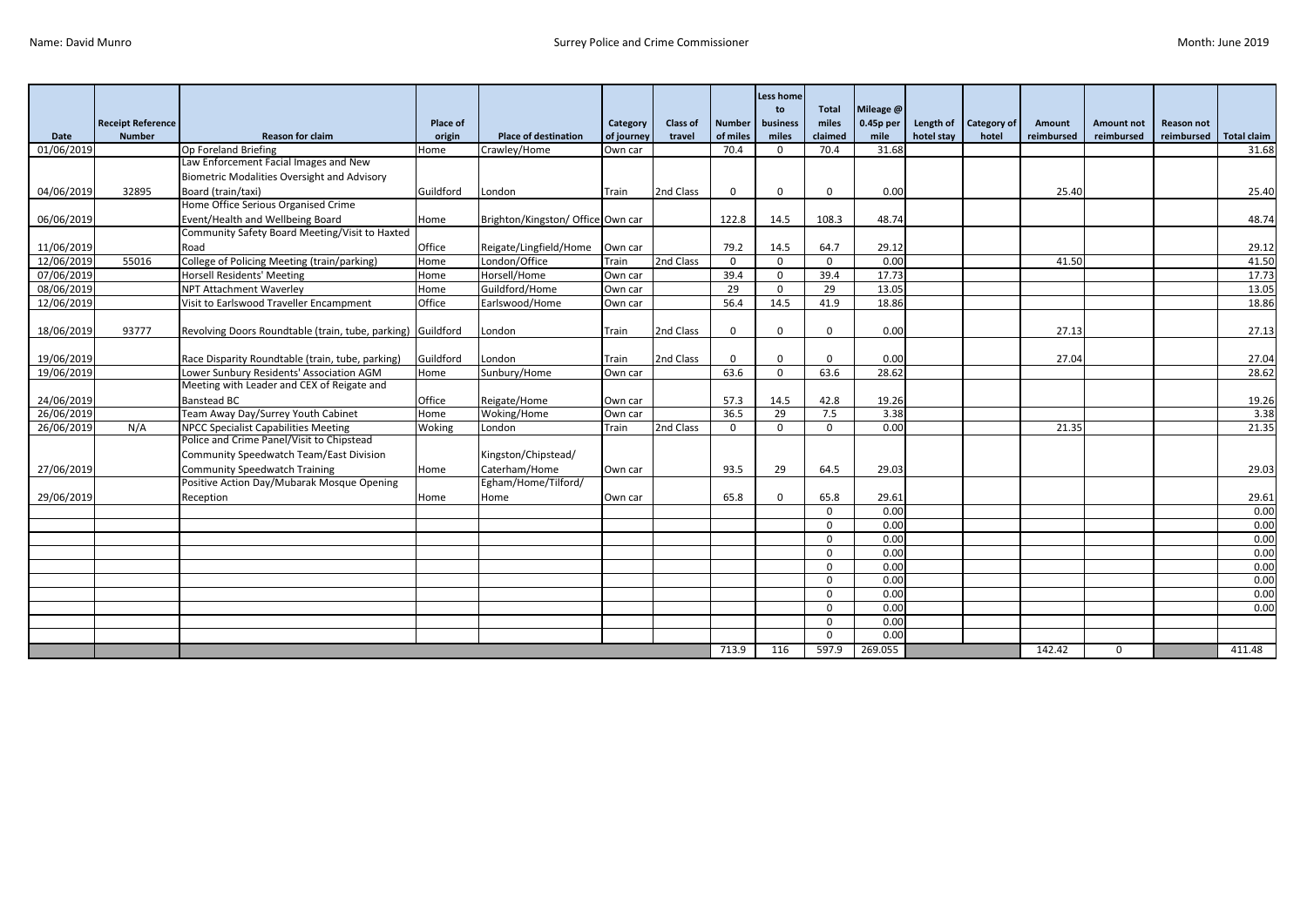|            |                          |                                                       |                 |                             |            |                 |               | <b>Less home</b><br>to | <b>Total</b> | Mileage @   |            |                    |            |                   |                   |                    |
|------------|--------------------------|-------------------------------------------------------|-----------------|-----------------------------|------------|-----------------|---------------|------------------------|--------------|-------------|------------|--------------------|------------|-------------------|-------------------|--------------------|
|            | <b>Receipt Reference</b> |                                                       | <b>Place of</b> |                             | Category   | <b>Class of</b> | <b>Number</b> | business               | miles        | $0.45p$ per | Length of  | <b>Category of</b> | Amount     | <b>Amount not</b> | <b>Reason not</b> |                    |
| Date       | <b>Number</b>            | <b>Reason for claim</b>                               | origin          | <b>Place of destination</b> | of journey | travel          | of miles      | miles                  | claimed      | mile        | hotel stay | hotel              | reimbursed | reimbursed        | reimbursed        | <b>Total claim</b> |
| 01/07/2019 |                          | HMP Send Our Time Exhibition                          | Office          | Woking/Home                 | Own car    |                 | 26.9          | 14.5                   | 12.4         | 5.58        |            |                    |            |                   |                   | 5.58               |
|            |                          |                                                       |                 |                             |            |                 |               |                        |              |             |            |                    |            |                   |                   |                    |
|            |                          | Junior Citizen Event/Health and Wellbeing             |                 | Guildford/Kingston/         |            |                 |               |                        |              |             |            |                    |            |                   |                   |                    |
| 04/07/2019 |                          | Board/Visit to Smallfield Community Speedwatch Office |                 | Smallfield/Home             | Own car    |                 | 46.1          | 14.5                   | 31.6         | 14.22       |            |                    |            |                   |                   | 14.22              |
| 06/07/2019 |                          | Guildford Street Angels Pop Up Tea Tent               | Home            | Guildford/Home              | Own car    |                 | 32.2          | $\Omega$               | 32.2         | 14.49       |            |                    |            |                   |                   | 14.49              |
| 07/07/2019 |                          | CR3 Festival Caterham                                 | Home            | Caterham/Home               | Own car    |                 | 84.7          | $\Omega$               | 84.7         | 38.12       |            |                    |            |                   |                   | 38.12              |
| 10/07/2019 |                          | Meeting with Cllr Stephen Cooksey                     | Home            | Kingston/Office             | Own car    |                 | 56.1          | 14.5                   | 41.6         | 18.72       |            |                    |            |                   |                   | 18.72              |
|            |                          | Visit to Reigate CCTV/Meeting with Ashford Road       |                 | Reigate/Office/Laleham/     |            |                 |               |                        |              |             |            |                    |            |                   |                   |                    |
| 12/07/2019 |                          | residents (Laleham)                                   | Home            | Home                        | Own car    |                 | 111.9         | 29                     | 82.9         | 37.31       |            |                    |            |                   |                   | 37.31              |
| 14/07/2019 |                          | Mole Valley Civic Service                             | Home            | Dorking/Home                | Own car    |                 | 59.6          | $\mathbf 0$            | 59.6         | 26.82       |            |                    |            |                   |                   | 26.82              |
| 15/07/2019 |                          | <b>Woking NPT Attachment</b>                          | Office          | Woking/Home                 | Own car    |                 | 28.7          | 14.5                   | 14.2         | 6.39        |            |                    |            |                   |                   | 6.39               |
|            |                          | National Rural Crime Network AGM (train, tube,        |                 |                             |            |                 |               |                        |              |             |            |                    |            |                   |                   |                    |
| 17/07/2019 | 82384                    | parking)                                              | Guildford       | London                      | Train      | 2nd Class       | $\Omega$      | $\Omega$               | $\Omega$     | 0.00        |            |                    | 23.85      |                   |                   | 23.85              |
|            |                          | Workshop: DA - Strategic Commissioning                |                 |                             |            |                 |               |                        |              |             |            |                    |            |                   |                   |                    |
| 29/07/2019 |                          | Approach                                              | Home            | Kingston/Home               | Own car    |                 | 33.1          | $\Omega$               | 33.1         | 14.90       |            |                    |            |                   |                   | 14.90              |
| 29/07/2019 | 58331                    | Stop & Search Strategic Round Table                   | Surbiton        | London                      | Train      | 2nd class       |               |                        | $\Omega$     | 0.00        |            |                    | 8.60       |                   |                   | 8.60               |
|            |                          |                                                       |                 |                             |            |                 |               |                        | $\Omega$     | 0.00        |            |                    |            |                   |                   | 0.00               |
|            |                          |                                                       |                 |                             |            |                 |               |                        | $\Omega$     | 0.00        |            |                    |            |                   |                   | 0.00               |
|            |                          |                                                       |                 |                             |            |                 |               |                        | $\Omega$     | 0.00        |            |                    |            |                   |                   | 0.00               |
|            |                          |                                                       |                 |                             |            |                 |               |                        | $\Omega$     | 0.00        |            |                    |            |                   |                   | 0.00               |
|            |                          |                                                       |                 |                             |            |                 |               |                        | $\Omega$     | 0.00        |            |                    |            |                   |                   | 0.00               |
|            |                          |                                                       |                 |                             |            |                 |               |                        | $\Omega$     | 0.00        |            |                    |            |                   |                   | 0.00               |
|            |                          |                                                       |                 |                             |            |                 |               |                        | $\Omega$     | 0.00        |            |                    |            |                   |                   | 0.00               |
|            |                          |                                                       |                 |                             |            |                 |               |                        | $\Omega$     | 0.00        |            |                    |            |                   |                   | 0.00               |
|            |                          |                                                       |                 |                             |            |                 |               |                        | $\Omega$     | 0.00        |            |                    |            |                   |                   | 0.00               |
|            |                          |                                                       |                 |                             |            |                 |               |                        | $\Omega$     | 0.00        |            |                    |            |                   |                   | 0.00               |
|            |                          |                                                       |                 |                             |            |                 |               |                        | $\Omega$     | 0.00        |            |                    |            |                   |                   | 0.00               |
|            |                          |                                                       |                 |                             |            |                 |               |                        | $\Omega$     | 0.00        |            |                    |            |                   |                   | 0.00               |
|            |                          |                                                       |                 |                             |            |                 |               |                        | $\Omega$     | 0.00        |            |                    |            |                   |                   | 0.00               |
|            |                          |                                                       |                 |                             |            |                 |               |                        | $\Omega$     | 0.00        |            |                    |            |                   |                   |                    |
|            |                          |                                                       |                 |                             |            |                 |               |                        | $\Omega$     | 0.00        |            |                    |            |                   |                   |                    |
|            |                          |                                                       |                 |                             |            |                 | 479.3         | 87                     | 392.3        | 176.535     |            |                    | 32.45      | $\mathbf 0$       |                   | 208.985            |